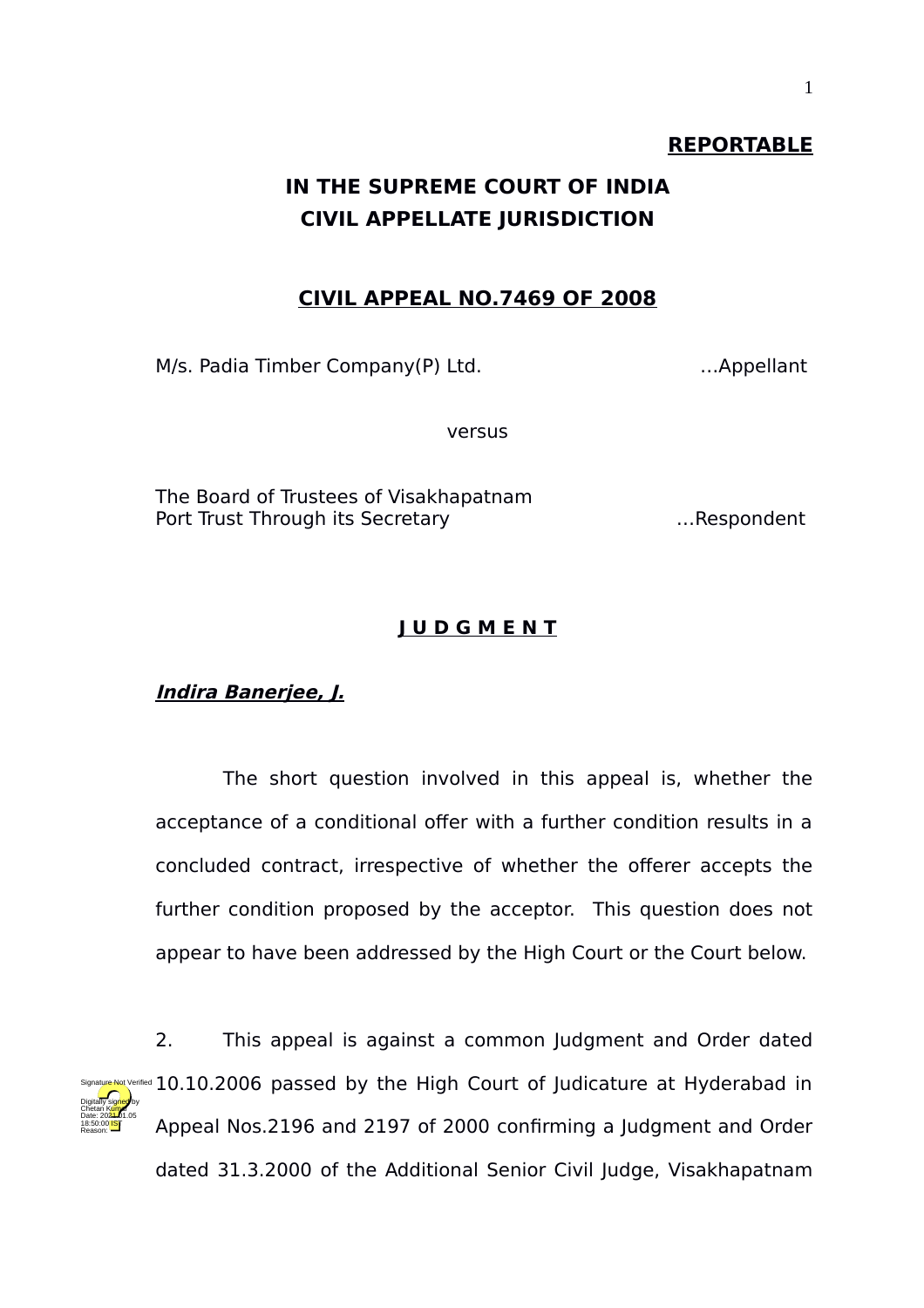allowing the suit being O.S. No.106 of 1993 filed by the Respondent-Port Trust against the Appellant for damages, and dismissing O.S. No.450 of 1994 filed by the Appellant for refund of earnest deposit.

3. On or about 17.7.1990, the Respondent-Port Trust floated a tender for supply of Wooden Sleepers. The tenders were due to be opened on 01.08.1990.

4. Clauses 15 and 16 of the tender are extracted hereinbelow:-

"15. The purchaser will not pay separately for transit insurance and the supplier will be responsible till the entire stores contracted for arrive in good condition at destination. The consignee will as soon as but not later than 30 days of the date of arrival of stores at destination notify the supplier of any loss, or damage to the stores that may have occurred during transit.

16. In the event of the supplies being found defective in any matter the right to reject such materials and return the same to the supplier and recover the freight by the Port is reserved."

5. Pursuant to the aforesaid tender, the Appellant submitted its offer on or about 01.08.1990. It was a specific condition of the offer of the Appellant that inspection of the Sleepers, as per the requirement of the Respondent-Port Trust, would have to be conducted only at the depot of the Appellant. The Appellant did not accept Clauses 15 and 16 of the Tender and rather made a counter proposal. In accordance with the terms and conditions of the tender, the Appellant deposited Rs.75,000/- towards earnest deposit, along with its quotation.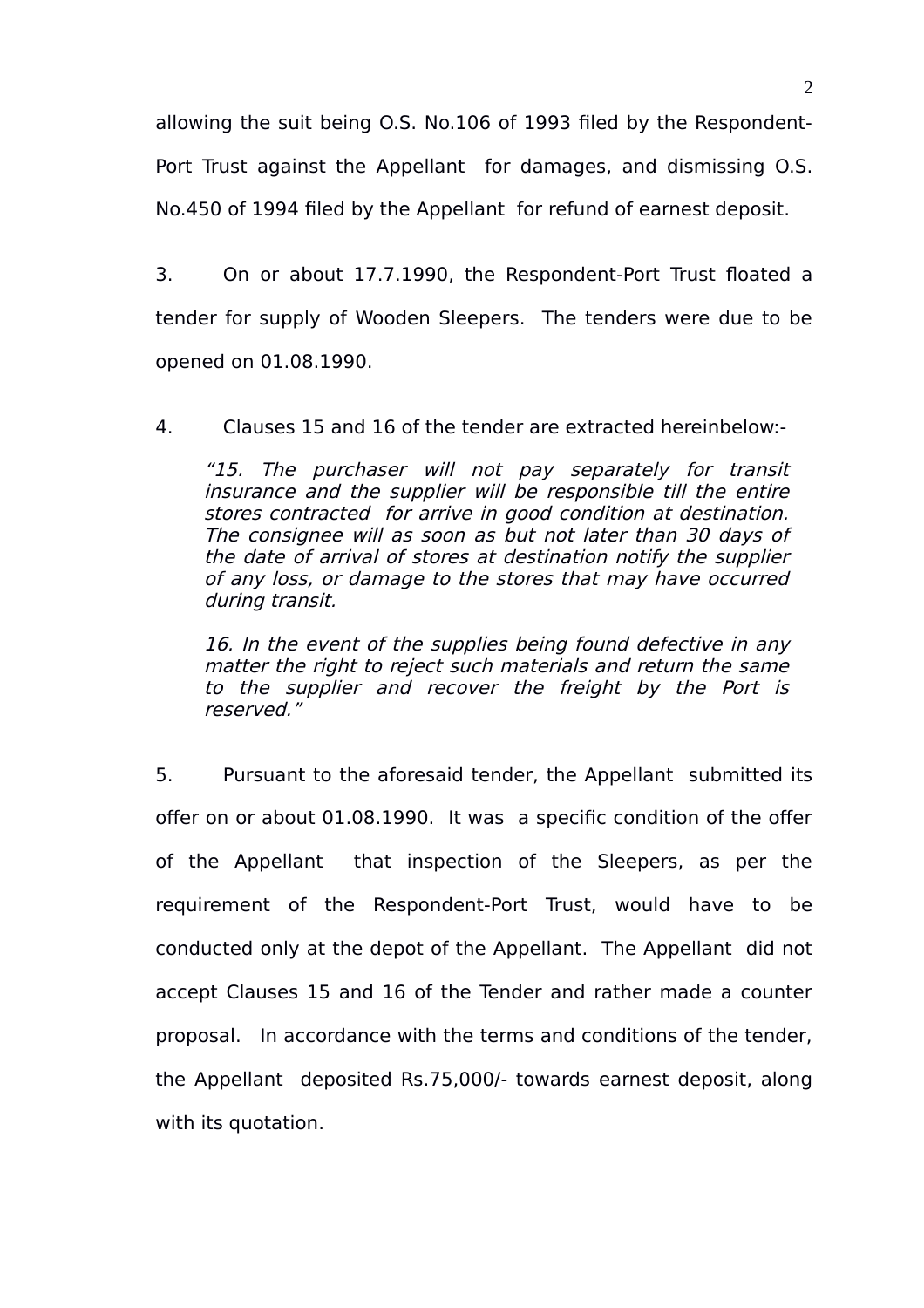6. On or about 02.08.1990, the Controller of Stores of the Respondent-Port Trust informed the tenderers that the opening of the tenders had been postponed to 08.08.1990.

7. On 08.08.1990, the Appellant submitted its revised quotation and/or offer, reiterating that inspection as per the requirement of the Respondent-Port Trust would have to be conducted only at the depot of the Appellant. After the tenders were opened certain discussions took place between the Appellant and the Tender Committee of the Respondent-Port Trust.

8. By a letter dated 11.10.1990, the Appellant agreed to supply wooden sleepers to the Respondent-Port Trust on the terms and conditions stipulated in the said letter. The Appellant reiterated that the Respondent-Port Trust could inspect the goods to be supplied, at the factory site of the Appellant at Vepagunta, Visakhapatnam, as this would facilitate re-transit of rejected goods to the depot of the Appellant, without additional financial burden.

9. The Appellant made it clear to the Respondent-Port Trust, that if the Respondent-Port Trust still required inspection at the site of the Respondent-Port Trust, the Appellant would charge 25% above the rate quoted by the Appellant for the supply of wooden sleepers. The said letter is extracted hereinbelow for convenience:-

1. "We are agreeable to supply the B.G Track Indian sale wood sleepers F.D.R V.P.T site by our own transportation.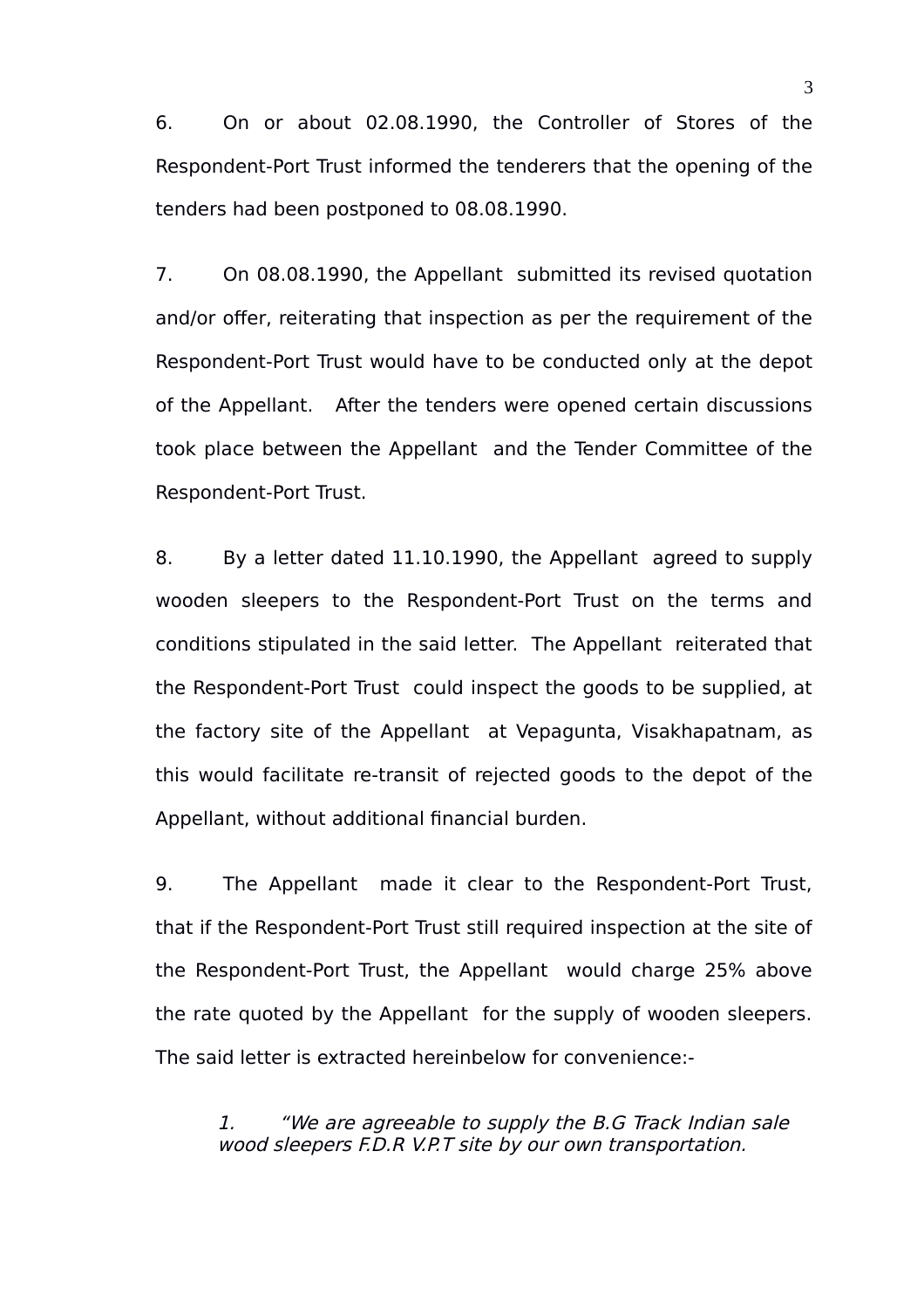2. With regard to inspection clause you can inspect the material at our factory site at Vepagunta, Visakhapatnam. This will facilitate us to retransist the rejected materials if any to our the depot without any additional financial commitment. If you still require inspection, at your site we will charge 25% extra in our rate.

3. As the tender committee had mentioned during the discussion on 10.10.90, we are agreeable to the condition for the 100 % payment a weekday, after acceptance of the materials.

4. We charge 24 % interest on all belated payments.

5. We can immediately supply two thousand of BG Tracks sleepers and the supply can be completed as per your requirement.

6. We are regular supplier of sleepers to Indian Railways. We wish to extend our transaction with the V.P.T.

7. We will execute 10% of security deposit as on bank guarantee and also you have refund to our E.M.D amount of Rs 75,000/- awaiting your favourable order."

10. Thereafter, further correspondence ensued between the parties. By another letter dated 20.10.1990 addressed to the Controller of stores of the Respondent-Port Trust, the Appellant reiterated that it had not agreed to inspection at the General Stores of the Respondent-Port Trust. The Appellant made it clear that, in the event the Respondent-Port Trust insisted on inspection at the General Stores of the Respondent-Port Trust, the Appellant would charge 24% extra instead of 25% as mentioned in its earlier letter. The said letter dated 20.10.1990 was duly received by the Respondent-Port Trust.

11. By a letter dated 29.10.1990, written in response to the quotations dated 1.8.1990, 8.8.1990 and the letter dated 20.10.1990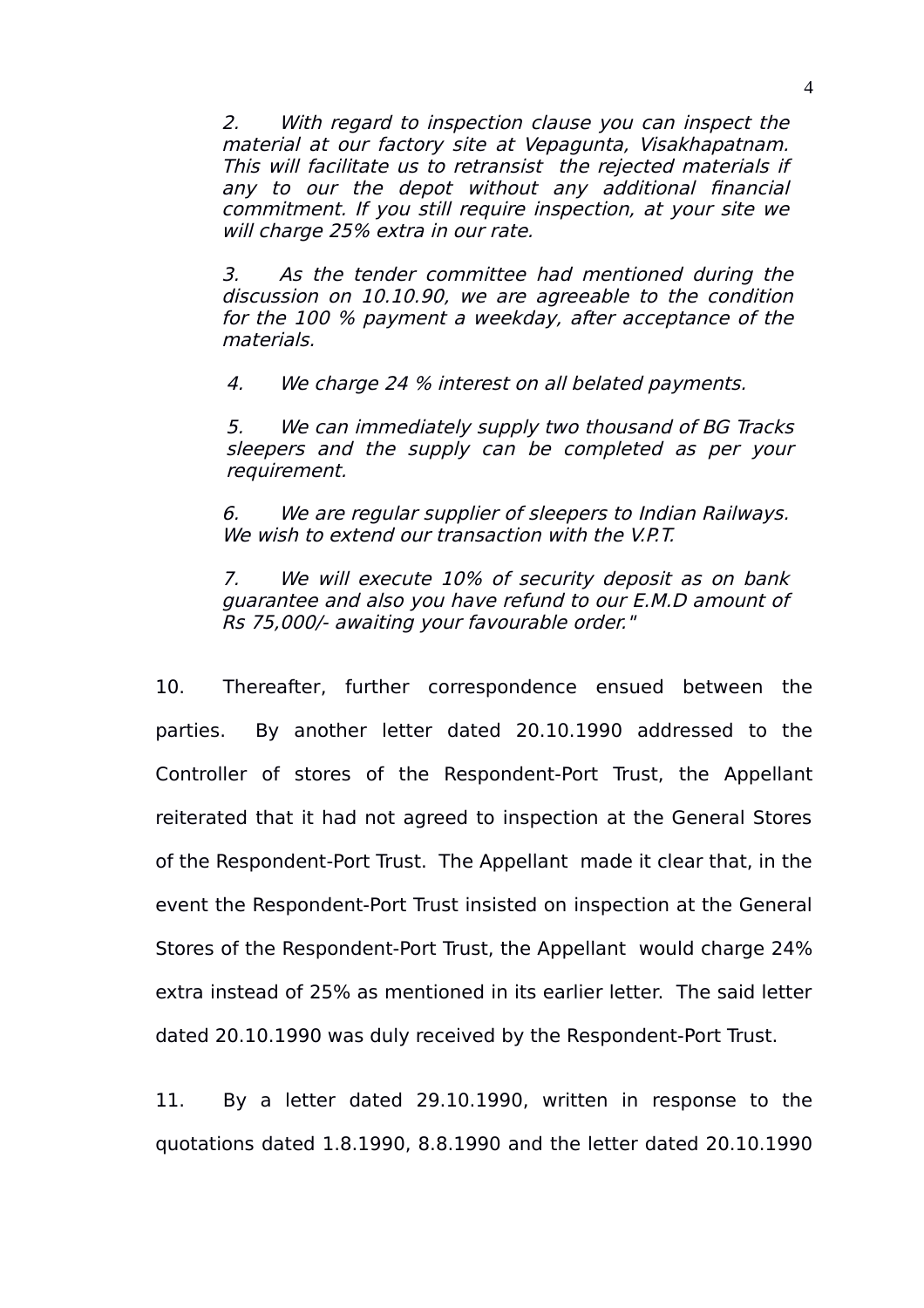of the Appellant, the Respondent-Port Trust informed the Appellant that the Respondent-Port Trust had accepted the offer of the Appellant for supply of wooden sleepers at the rate quoted by the Appellant. Though the Respondent-Port Trust agreed that the Inspection Committee would inspect the Wooden Sleepers at the site of the Appellant, the Respondent-Port Trust imposed the further condition that the Appellant would have to transport the Wooden Sleepers to the General Stores of the Respondent-Port Trust by road, at the cost of the Appellant and the final inspection would be made at the General Stores of the Respondent-Port Trust. The Respondent-Port Trust also requested the Appellant to extend the delivery period of the sleepers until 15.11.1990.

12. By a letter dated 30.10.1990 written in response to the letter dated 29.10.1990, the Appellant informed the Controller of Stores of the Respondent-Port Trust that the Appellant was not accepting the terms and conditions stipulated in the said letter dated 29.10.1990, which were not as per the Appellant's offer. The Appellant also declined to extend the validity of its offer, since prices had gone up.

13. By the aforesaid letter dated 30.10.1990, the Appellant rejected the proposal of the Respondent-Port Trust and requested that the earnest money deposited by the Appellant be returned to the Appellant.

14. It appears that on the same day, i.e. 30.10.1990, the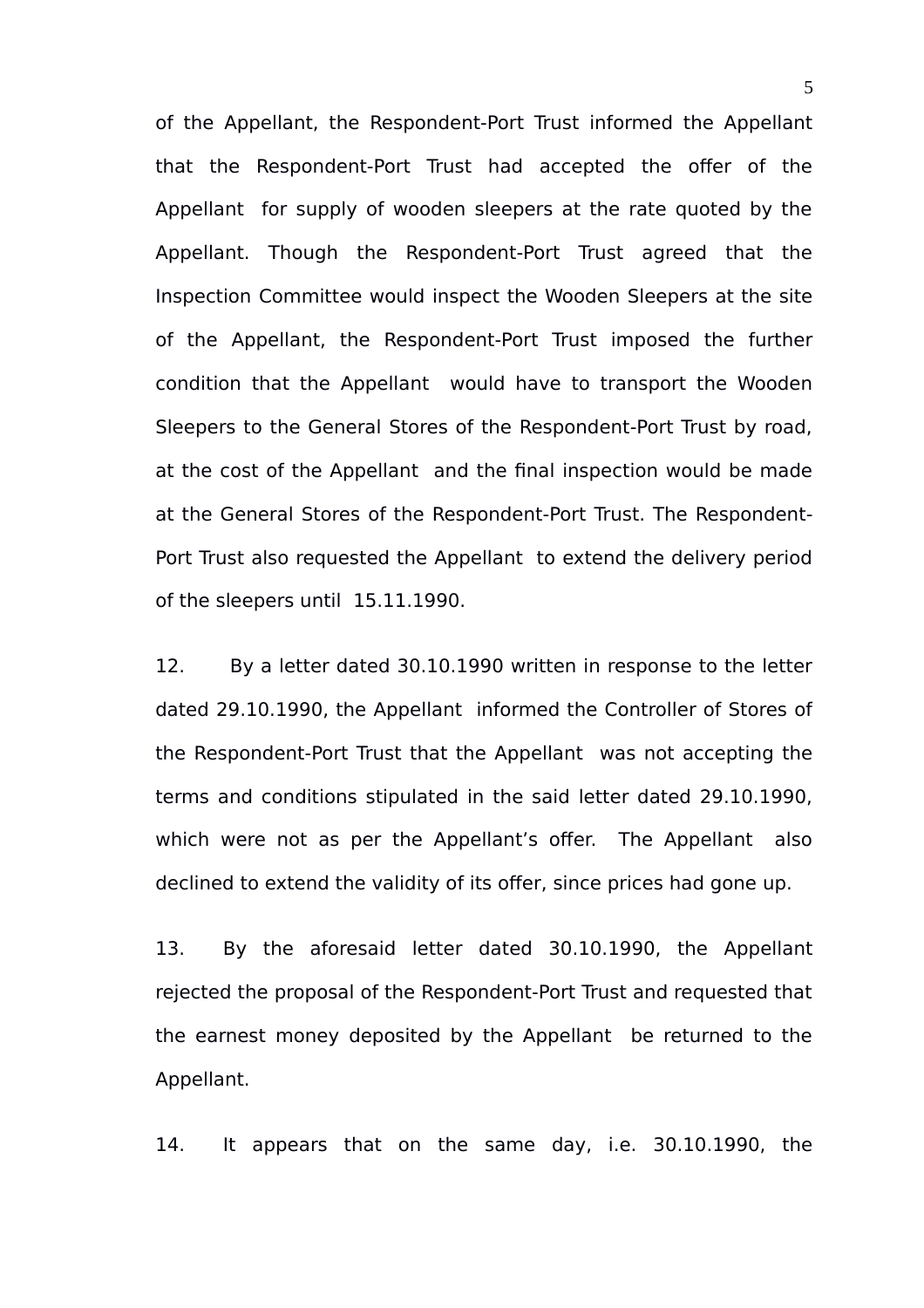Controller of Stores of the Respondent-Port Trust put up an Office Note, seeking sanction of the Chairman of the Respondent-Port Trust for placing orders on the Appellant for supply of 10,596 Broad Gauge Track Sleepers and 761 Broad Gauge special size sleepers, at a total cost of Rs.67,96,764 odd, for which a Letter of intent cum purchase order dated 29.10.1990 had been issued by the Respondent-Port Trust.

15. A purchase order No. G 101126 90-91 dated 31.10.1990 was issued to the Appellant from the office of the Controller of Stores of the Respondent-Port Trust, requesting the Appellant to supply 10596 Broad Gauge Track Sleepers and 761 Broad Gauge Special Sleepers of Ist Class Salwood as per the latest Indian Railway Standards, on the terms and conditions specified in the Purchase Order and the Special Conditions of purchase appended thereto, according to the specifications and at the rates mentioned in the Purchase Order.

16. The Letter of intent and the purchase order were followed by a letter dated 12.11.1990, written in response to the letter dated 30.10.1990 of the Appellant. By the aforesaid letter, the Respondent-Port Trust requested the Appellant to supply the materials ordered as per the purchase order, *inter alia*, contending that the purchase order had duly been placed on the Appellant within the period of validity of the price quoted by the Appellant, after issuing a letter of intent to the Appellant, accepting its offer. The Appellant was warned that if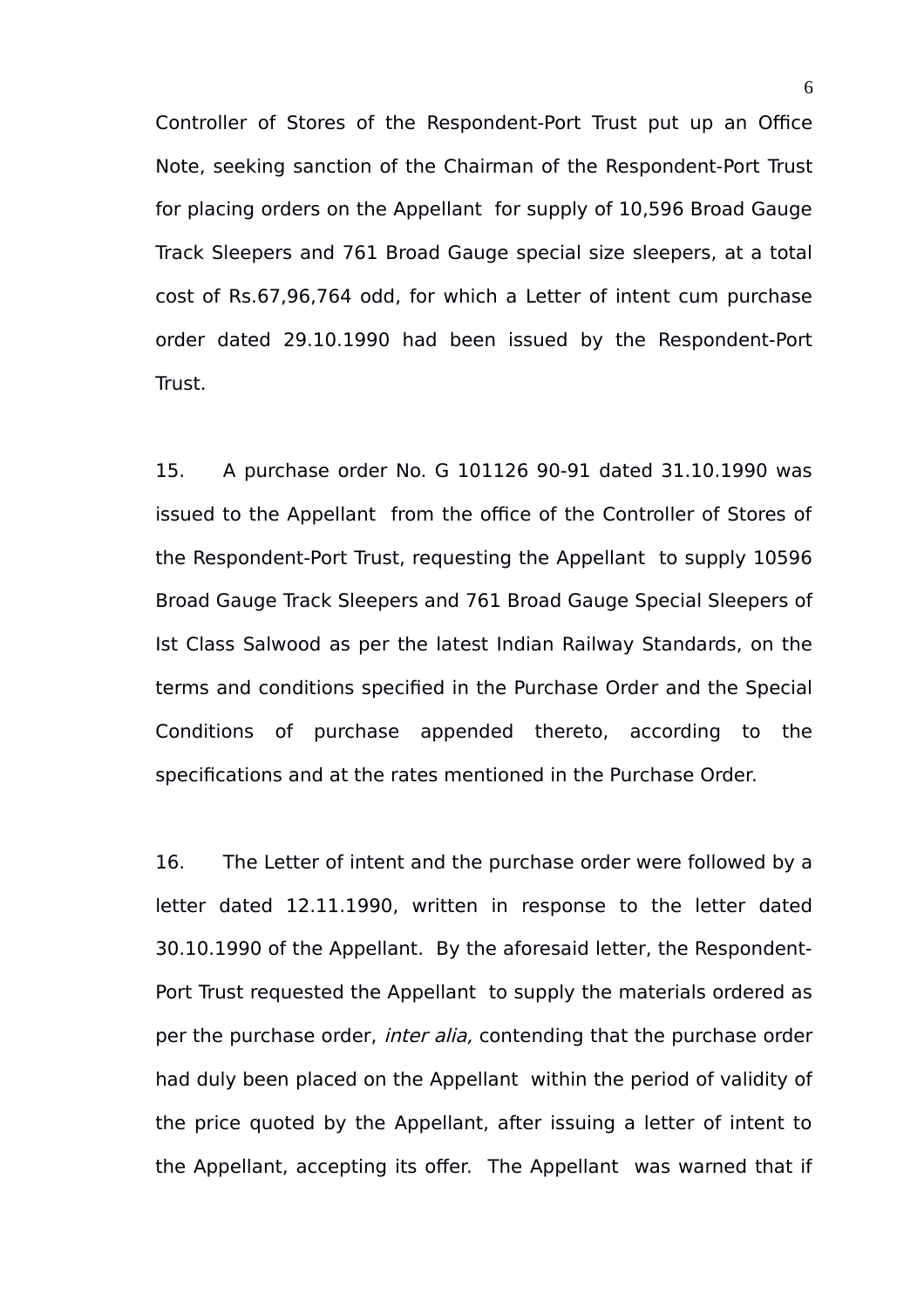supply was not made as per the purchase order, risk purchase would be made at the cost of the Appellant and the Earnest Deposit of Rs.75,000 would be forfeited. The Respondent-Port Trust also noted that the Appellant had not made the security deposit, to which the purchase order was subject.

17. By another letter dated 19.11.1990, the Respondent-Port Trust requested the Appellant to commence supply of materials. In response to the said letter, the Appellant wrote a letter dated 27.11.1990 to the Respondent-Port Trust, contending that that there was no concluded contract between the Appellant and the Respondent-Port Trust and once again requested that the earnest money deposited by the Appellant with the Respondent-Port Trust be refunded to the Appellant.

18. On or about 03.9.1991, that is, after ten months, the Respondent-Port Trust placed an order for supply of wooden sleepers on M/s. Chhawohharia Machine Tools Corporation, for supply of wooden sleepers at a much higher rate.

19. The Respondent-Port Trust has contended that, by reason of refusal of the Appellant to discharge its obligation of supplying the requisite number of sleepers, as required by the Respondent-Port Trust, to the Respondent-Port Trust, in terms of the contract, at the rate quoted by the Appellant in its revised bid, the Respondent-Port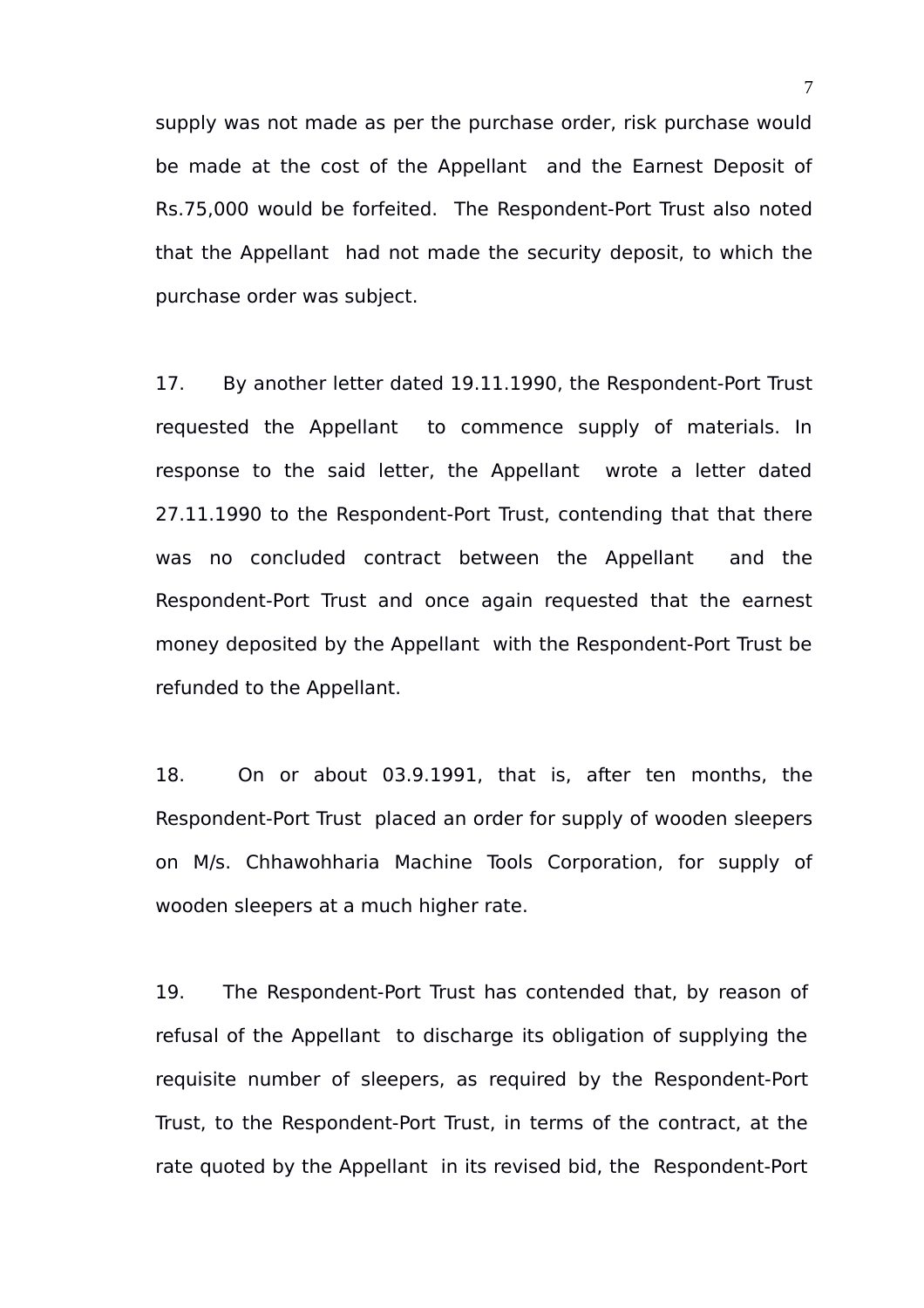Trust had been constrained to invoke the risk purchase clause as contained in Paragraph 16 of the Special Conditions of purchase, appended to the purchase order dated 31.10.1990 and purchase the wooden sleepers at a higher rate from a third party, incurring losses, for which the Respondent-Port Trust was entitled to claim damages. It is the case of the Respondent-Port Trust that the conditions stipulated in the purchase order, including the Special Conditions of Purchase constitute the terms of a binding contract.

20. According to the Appellant the negotiations between the Appellant and the Respondent-Port Trust did not fructify into a concluded contract, since the Respondent-Port Trust did not accept the conditions of the offer of the Appellant fully and the Appellant did not agree to the terms and conditions on which the the Respondent-Port Trust insisted, particularly the condition of final inspection at the General Stores of the Appellant.

21. On or about 10.4.1992, the Respondent-Port Trust filed the suit being O.S. No.106 of 1993 in the Court of II Additional Subordinate Judge, Visakhapatnam against the Appellant, seeking damages for breach of contract to the tune of Rs.33,19,991/- along with interest thereon. The Appellant duly filed its written statement in the said suit on or about 23.3.1994.

22. In or about June, 1994, the Appellant filed the suit being O.S.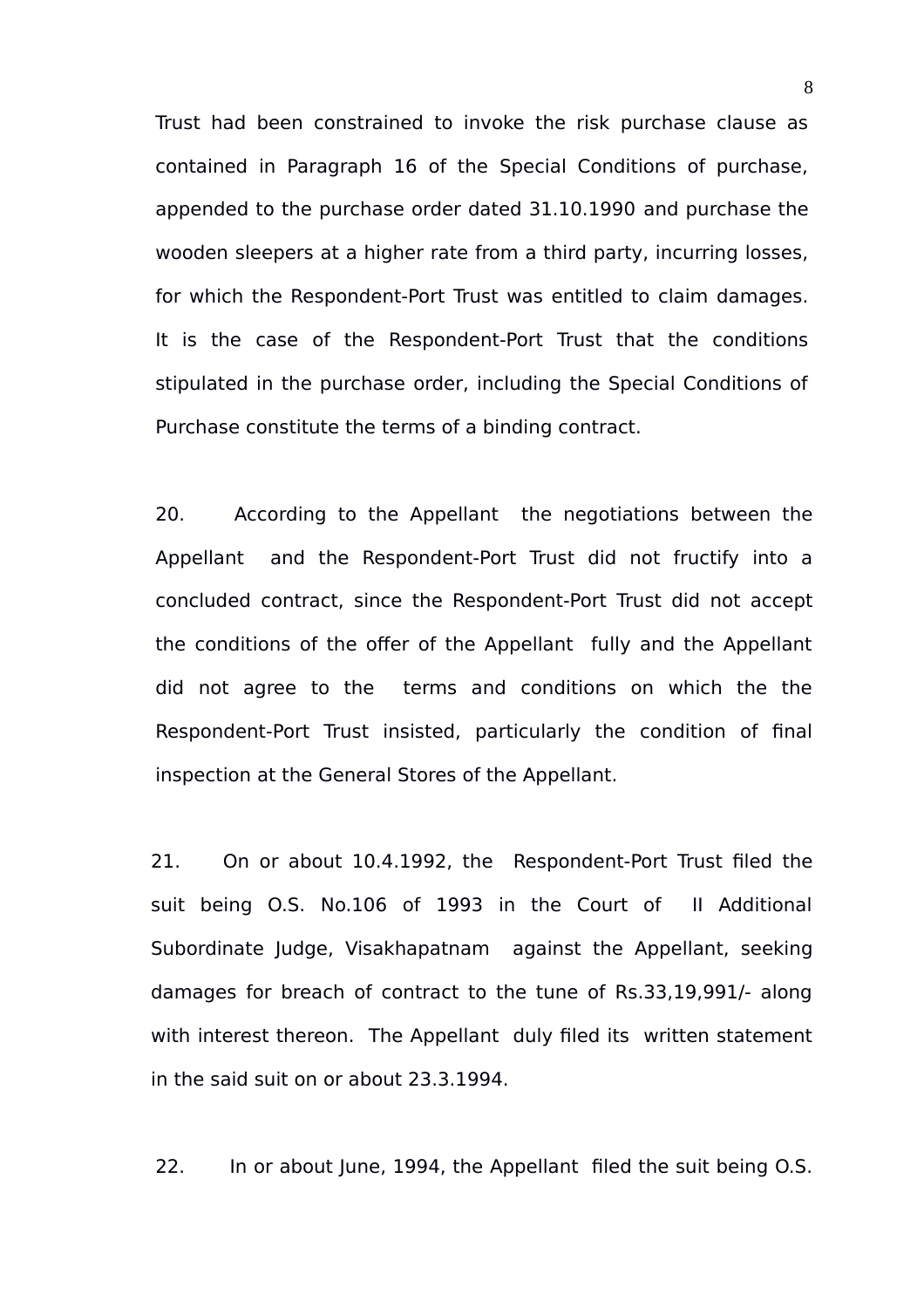No.450 of 1994 in the Court of Subordinate Judge, Visakhapatnam claiming refund of earnest money deposited by the Appellant with the Respondent-Port Trust along with interest @ 24% per annum from 24.4.1991 to 23.4.1993, costs and other consequential reliefs. The Respondent-Port Trust filed a written statement denying its liability to refund the earnest deposit.

23. The two suits being O.S. No.106/1993 and O.S. No.450/1994 were clubbed together and heard by the First Additional Senior Civil Judge, Visakhapatnam. In the first suit, the following issues were framed for trial:-

- (i) Whether the Appellant committed breach of contract?
- (ii) Whether the Respondent-Port Trust was entitled to recover the suit amount from the defendant?
- (iii) To what relief was the Respondent-Port Trust entitled?

#### 24. In O.S. 450/1994 (the second suit), the issues were:-

(i) Whether the Appellant was entitled to refund of earnest money with interest as claimed from the Respondent-Port Trust. (ii) Whether the suit (second suit) was barred by limitation? (iii) To what relief, if any, was the Appellant entitled?

25. Since the two suits were clubbed together and the issues in the two suits were interlinked, common evidence was recorded for the two suits. While one V. Adinarayana, who had been working in the Stores Department of the Respondent-Port Trust at the material time, was examined on behalf of the Respondent-Port Trust, Shri G. C. Padia, who was the Director of the Appellant was examined on behalf of the Appellant.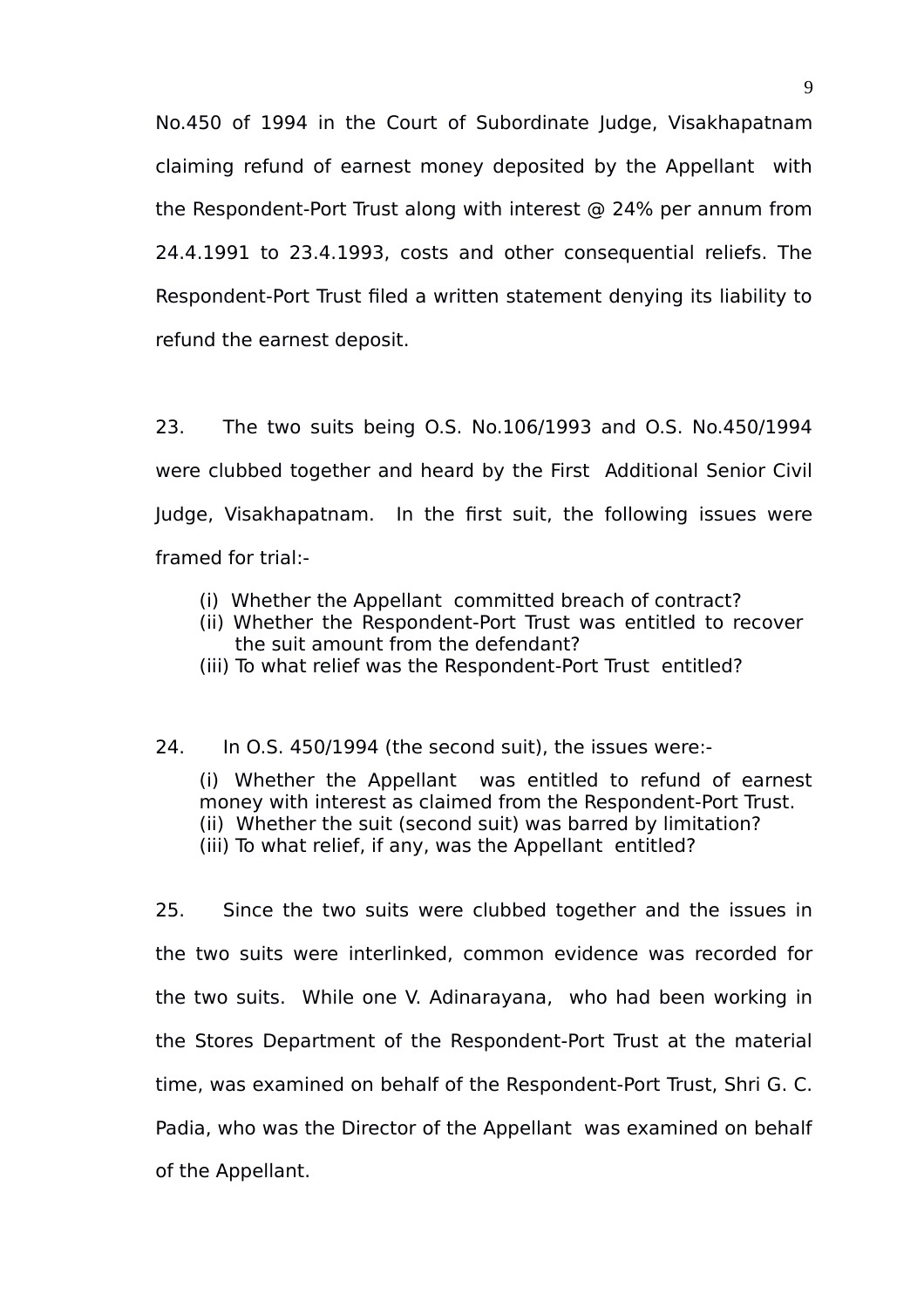26. The two suits were disposed of together, by a common judgment and order dated 31.3.2000. While the first suit was decreed in favour of the Respondent-Port Trust, the second suit filed by the Appellant was dismissed.

27. After discussing the pleadings and the contentions of the respective parties, the Trial Court found that it had been admitted that the Respondent-Port Trust had invited tenders for supply of wooden sleepers, pursuant to which the Appellant had submitted its bid.

28. The Trial Court held that the Respondent-Port Trust had accepted the offer of the Appellant and issued a letter of intent cum purchase order on 29.10.1990, that is, within the period of validity of the price quoted by the Appellant. The price quoted by the Appellant was valid till 31.10.1990.

29. The Trial Court rejected the contention of the Appellant that the Appellant had revoked its offer before acceptance thereof by the Respondent-Port Trust, and held that there was a concluded contract between the Appellant and the Respondent-Port Trust, since the Respondent-Port Trust had accepted the tender submitted by the Appellant on 29.10.1990, while the price quoted by Appellant was still valid. The Trial Court held that the contract was concluded on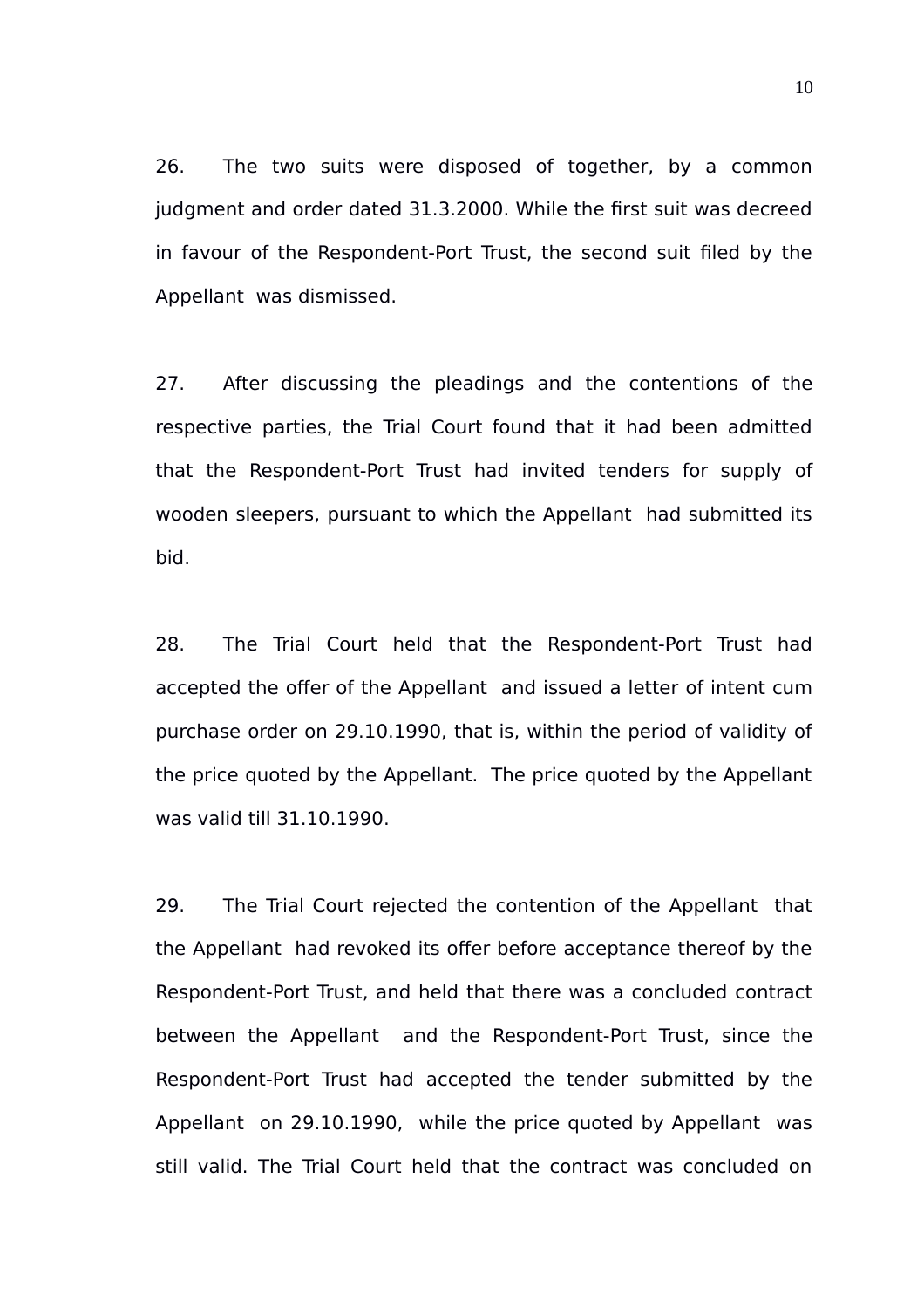29.10.1990 when the letter of intent was issued by the Respondent-Port Trust.

30. The Trial Court observed that, in order to determine whether or not there was a concluded contract between the Appellant and the Respondent-Port Trust, the crucial question was whether the tender submitted by the Appellant had been accepted by the Respondent-Port Trust within  $31<sup>st</sup>$  October, 1990, being the stipulated period of validity of the quotation given by the Appellant. The Trial Court found that acceptance of the purchase order was completed as against the Appellant, when the letter of intent cum purchase order was dispatched from the end of the Respondent-Port Trust.

31. In arriving at the finding that there was a concluded contract between the Respondent-Port Trust and the Appellant, the Trial Court relied on Section 4 of the Indian Contract Act, 1872, which is set out hereinbelow for convenience:

**"[4. Communication when complete.](https://www.scconline.com/Members/BrowseResult.aspx#BS004)**—The communication of a proposal is complete when it comes to the knowledge of the person to whom it is made.

The communication of an acceptance is complete,—

as against the proposer, when it is put in <sup>a</sup> course of transmission to him, so as to be out of the power of the acceptor;

as against the acceptor, when it comes to the knowledge of the proposer.

The communication of a revocation is complete,—

as against the person who makes it, when it is put into a course of transmission to the person to whom it is made, so as to be out of the power of the person who makes it;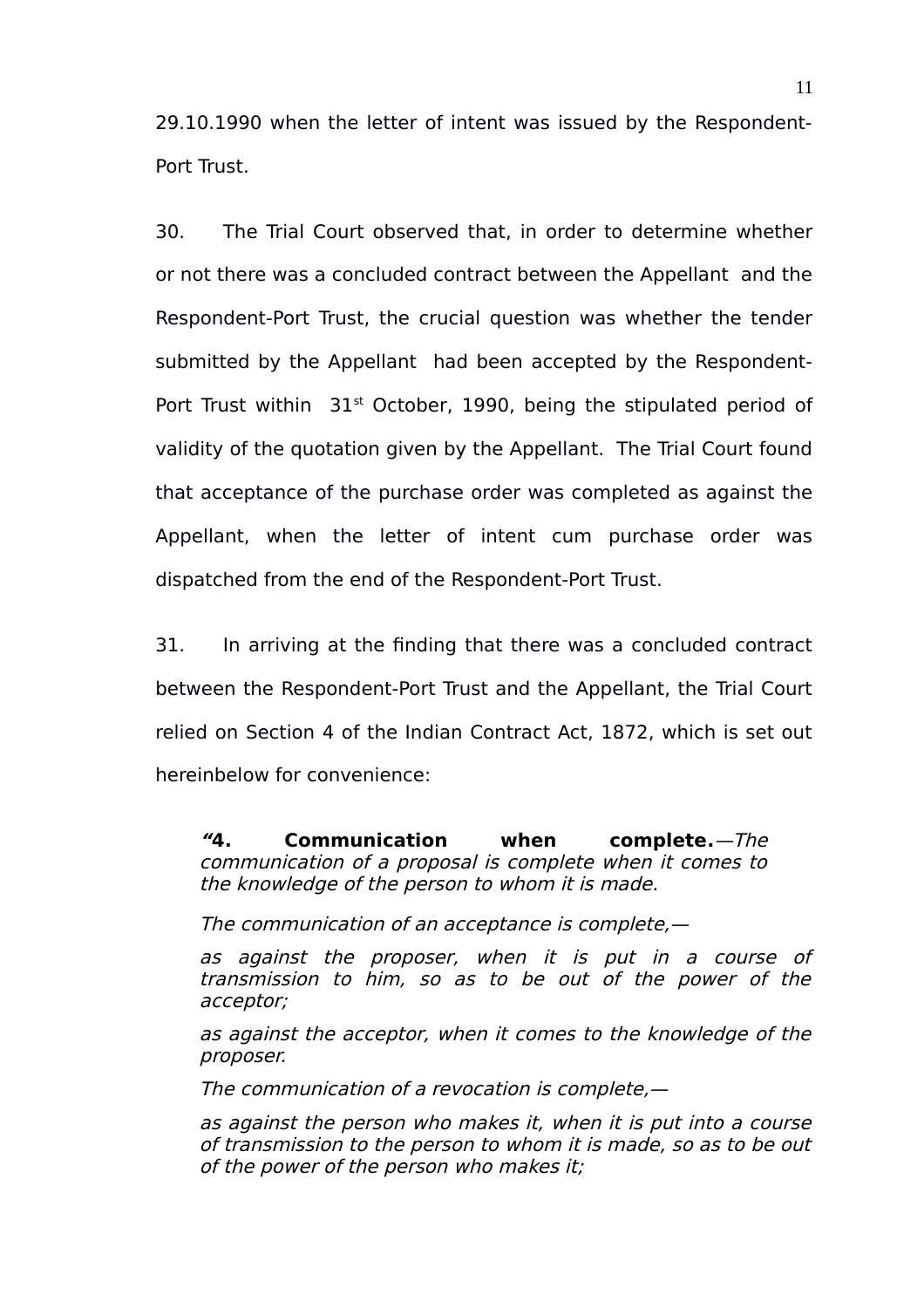as against the person to whom it is made, when it comes to his knowledge."

32. The Trial Court found that it had been proved that there was a concluded contract between the Appellant and the Respondent-Port Trust, but the Appellant had admittedly not supplied the wooden sleepers to the Respondent-Port Trust. Once it was proved that there was a concluded contract and the defendant that is, the Appellant before this Court, had admittedly not supplied the goods as per the terms of the purchase order, it had to be held that the defendant had committed breach of contract. The Trial Court, in effect, held that the fact that the Appellant had received the letter of intent and endorsed the receipt thereof within  $31<sup>st</sup>$  October, 1990, established the case of the Respondent that the contract had been concluded.

33. The Trial Court held that the Appellant having committed breach of its obligations under a concluded contract with the Respondent-Port Trust, the Respondent Port Trust was entitled to damages as claimed in the suit being O.S. No.106 of 1993. In awarding damages to the Respondent-Port Trust, the Trial Court took note of Section 73 of the Contract Act which is set out hereinbelow for convenience:

**"[73. Compensation for loss or damage caused by](https://www.scconline.com/Members/BrowseResult.aspx#BS073) [breach of contract](https://www.scconline.com/Members/BrowseResult.aspx#BS073)**.—When a contract has been broken, the party who suffers by such breach is entitled to receive, from the party who has broken the contract, compensation for any loss or damage caused to him thereby, which naturally arose in the usual course of things from such breach, or which the parties knew, when they made the contract, to be likely to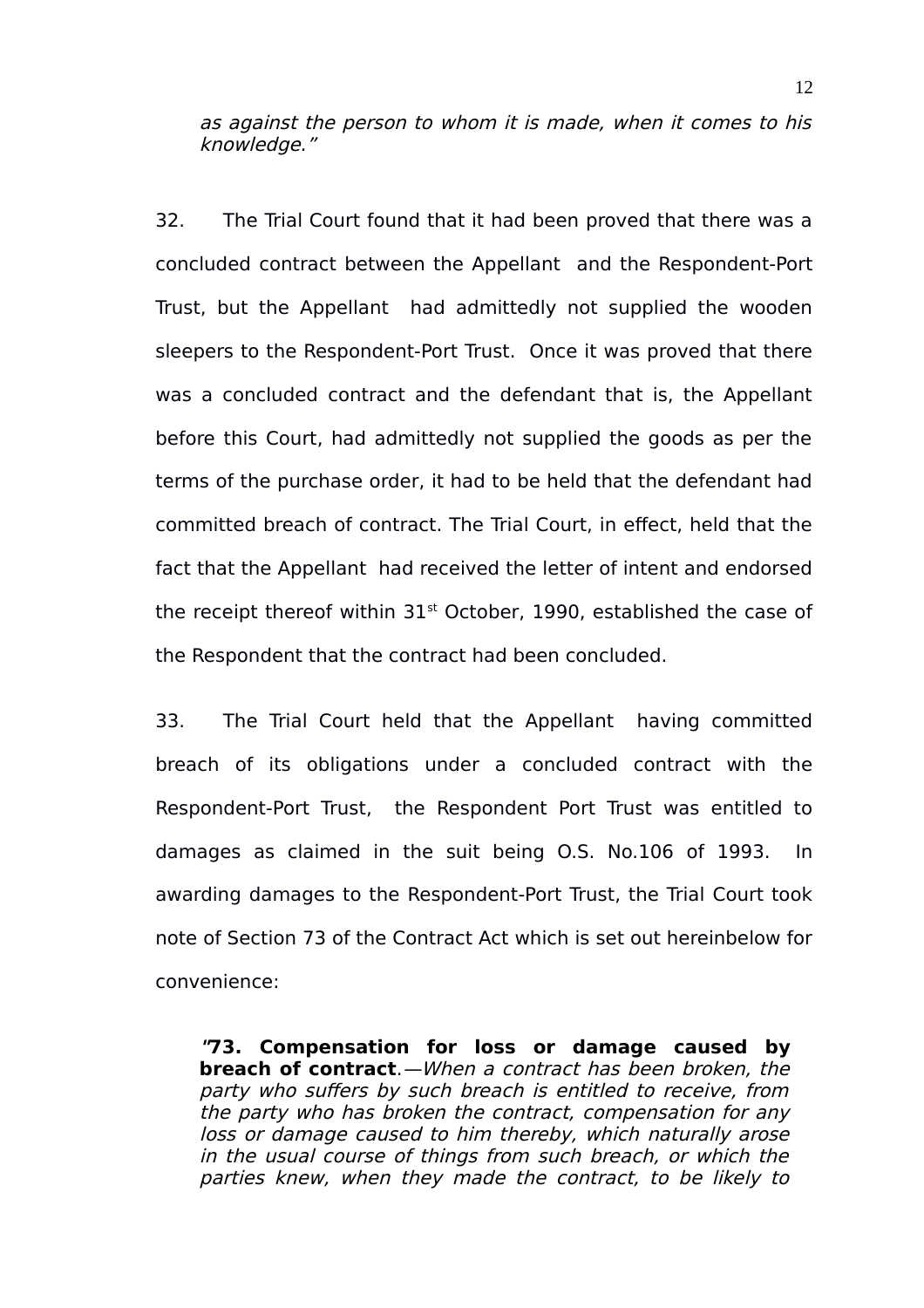34. The Trial Court held that in case of breach of a contract for supply of goods, the Port could claim the difference between the contracted price and the market price of such goods at the place of delivery, as damages. If there was no available market price at the nearest place, the price prevailing in the controlling market could be considered.

35. The Trial Court considered the judgments in **Rajasthan State Electricity Board and Others v. Dayal Wood Works [1](#page-12-0) ; Fateh Chand v. Balkishan Das [2](#page-12-1)** ; **G.M.T.A.P. Co-op. Mkts. Ltd. v. Dy. Registrar, Co-op Societies, Raichur [3](#page-12-2) ; Marimuthu Gounder v. Ramaswamy Gounder and Ors. [4](#page-12-3)** cited by the Appellant and the judgments in **A.K.A.S. Jamal v. Moola Dawood Sons & Co. [5](#page-12-4)** ; **M/s Saraya Distillery, Sardarbaggar v. Union of India and Anr. [6](#page-12-5)** ; **Murlidhar Chiranjilal v. M/s Harishchandra Dwarkadas and Anr. [7](#page-12-6)** ; **State of Maharashtra and Anr. v. Digambar Balwant Kulkarni [8](#page-12-7)** cited by the Respondent-Port Trust.

36. Relying on the judgment of the Division Bench of Delhi High Court in **M/s Saraya Distillery, Sardarbaggar v. Union of India**

<span id="page-12-7"></span><span id="page-12-6"></span><span id="page-12-5"></span><span id="page-12-4"></span><span id="page-12-3"></span><span id="page-12-2"></span><span id="page-12-1"></span><span id="page-12-0"></span>1. AIR 1998 AP 381 2. AIR 1963 SC 1405 3. AIR 1998 Karnataka 354 4. AIR 1979 Madras 189 5. AIR 1915 Privy Council 48 6. AIR 1984 Delhi 360 7. AIR 1962 SC 366 (V49 C57) 8. AIR 1979 SC 1339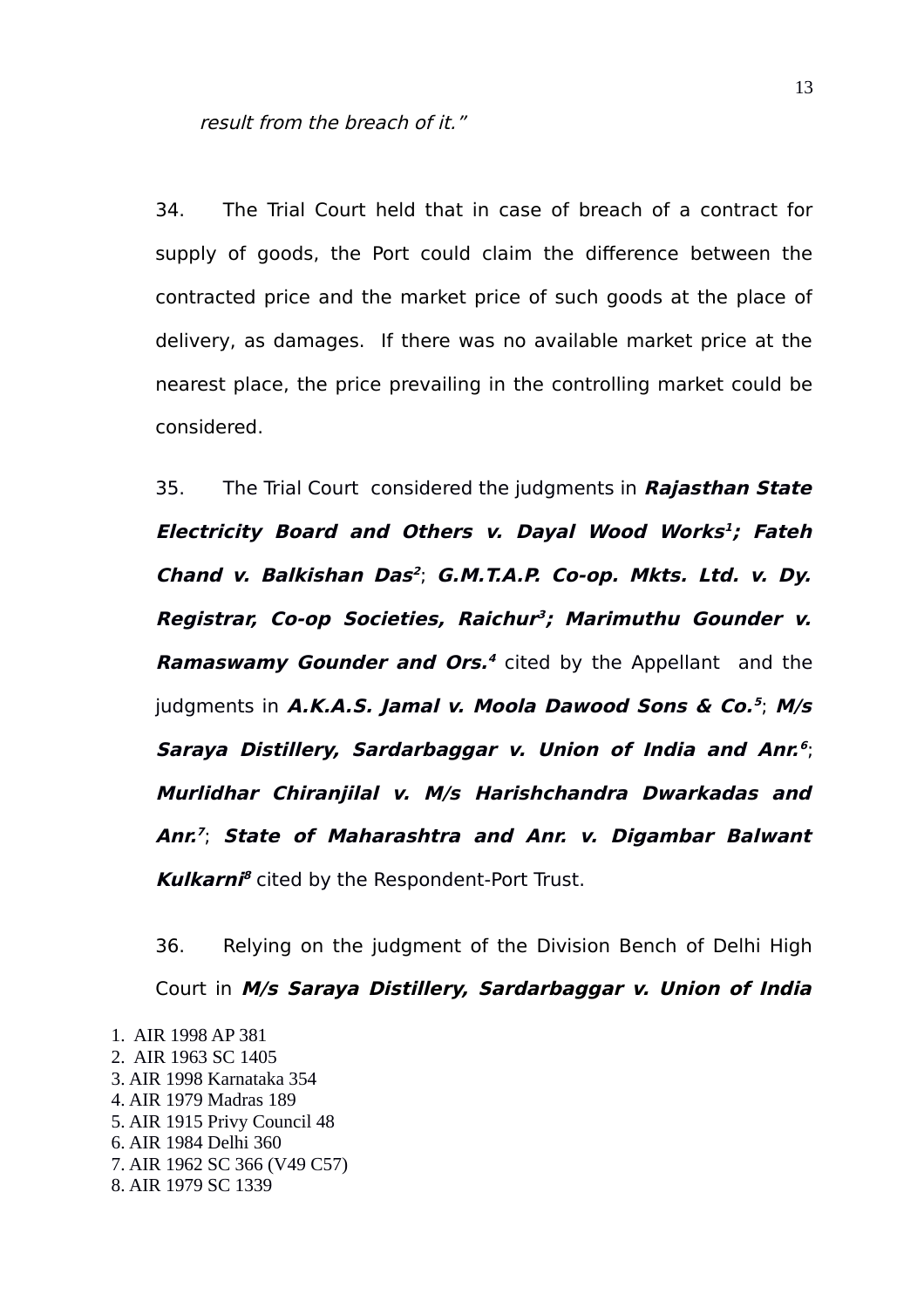**and Anr.** (supra), the Trial Court held that proof of actual repurchase was not necessary for claiming damages.

37. The Trial Court rejected the contention of the Appellant of delay in calling for tenders from a third party, on the ground that the Respondent-Port Trust being a statutory authority and not being a private individual, was required to follow its rules and procedures in calling for tenders and accepting the tender of a third party.

38. The Trial Court found that the contract was enforceable till its completion or its abandonment. The rescission of the contract and consequential forfeiture of security deposit was proper and within the terms of the contract.

### 39. In **Rajasthan State Electricity Board and others v. Dayal**

*Woods Works* (supra), cited on behalf of the Appellant before the Trial Court, the High Court had found on facts that there was no concluded contract for supply of sleepers and consequently the plaintiff was entitled to refund of security deposit.

40. In **Fateh Chand** (supra), cited on behalf of the Appellant before the Trial Court, a five-Judge Bench of this Court held:-

"**10** …...In assessing damages the Court has, subject to the limit of the penalty stipulated, jurisdiction to award such compensation as it deems reasonable having regard to all the circumstances of the case. Jurisdiction of the Court to award compensation in case of breach of contract is unqualified except as to the maximum stipulated; but compensation has to be reasonable, and that imposes upon the Court duty to award compensation according to settled principles. The section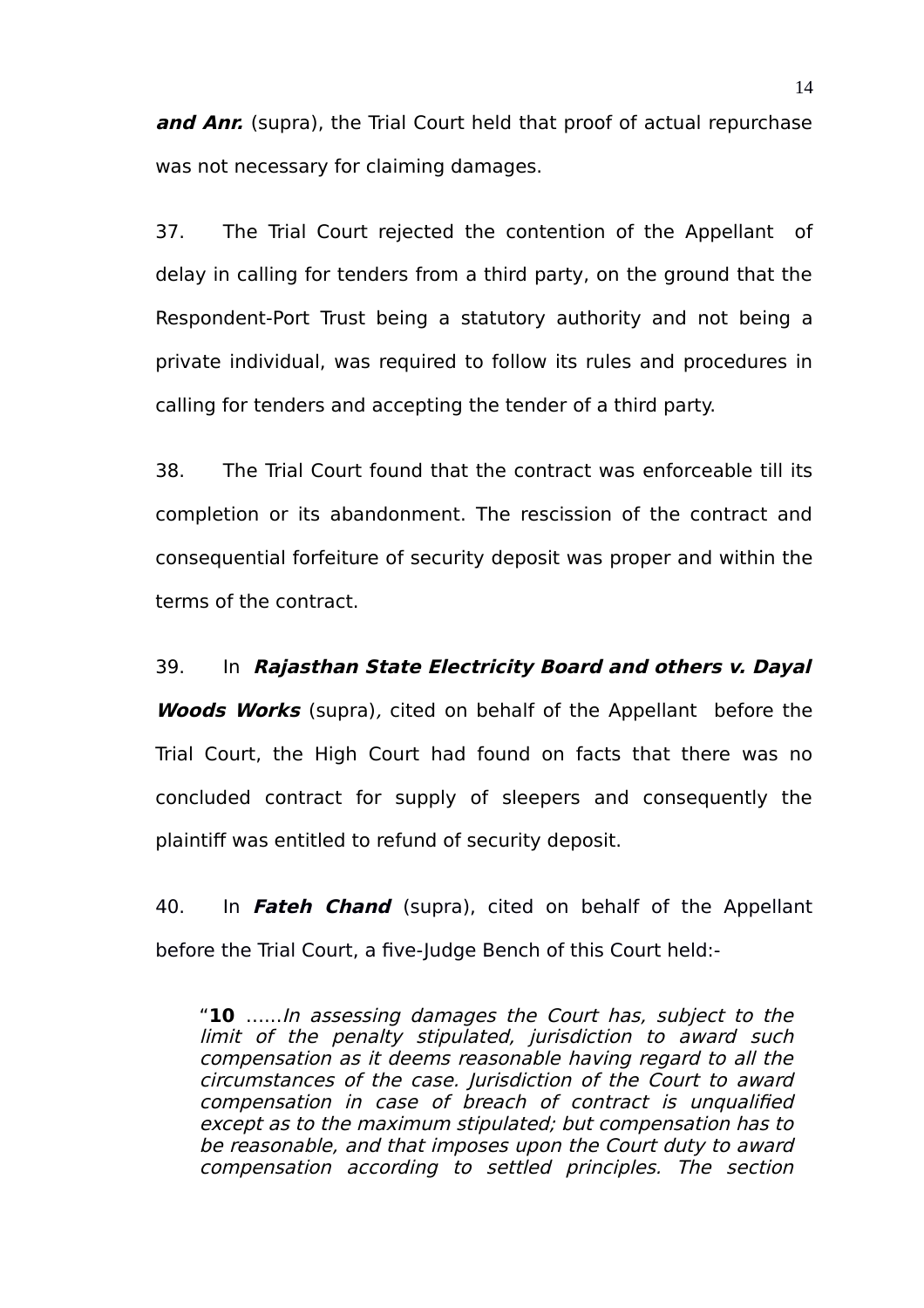undoubtedly says that the aggrieved party is entitled to receive compensation from the party who has broken the contract, whether or not actual damage or loss is proved to have been caused by the breach. Thereby it merely dispenses with proof of "actual loss or damage"; it does not justify the award of compensation when in consequence of the breach no legal injury at all has resulted, because compensation for breach of contract can be awarded to make good loss or damage which naturally arose in the usual course of things, or which the parties knew when they made the contract, to be likely to result from the breach.

**11.** …..In all cases, therefore, where there is a stipulation in the nature of penalty for forfeiture of an amount deposited pursuant to the terms of contract which expressly provides for forfeiture, the court has jurisdiction to award such sum only as it considers reasonable, but not exceeding the amount specified in the contract as liable to forfeiture."

41. In **Marimuthu Gounder** (supra), also cited by the Appellant, before the Trial Court, a Division Bench of Madras High Court held that proof of actual damage was a sine qua non to seek damages and in **G.M.T.A.P. Co-op. Mkts. Ltd. v. Dy. Registrar, Co-op Societies, Raichur** (supra) a Single Bench of Karnataka High Court held that penalty could not be imposed on a milling agent for default in supply of rice, in the absence of pre-estimation of the loss suffered on account of the default, even though the contract may have provided for imposition of penalty.

42. In **Murlidhar Chiranjilal** (supra), cited on behalf of the Respondent-Port Trust this Court held:-

"**9.** The two principles on which damages in such cases are calculated are well-settled. The first is that, as far as possible, he who has proved a breach of a bargain to supply what he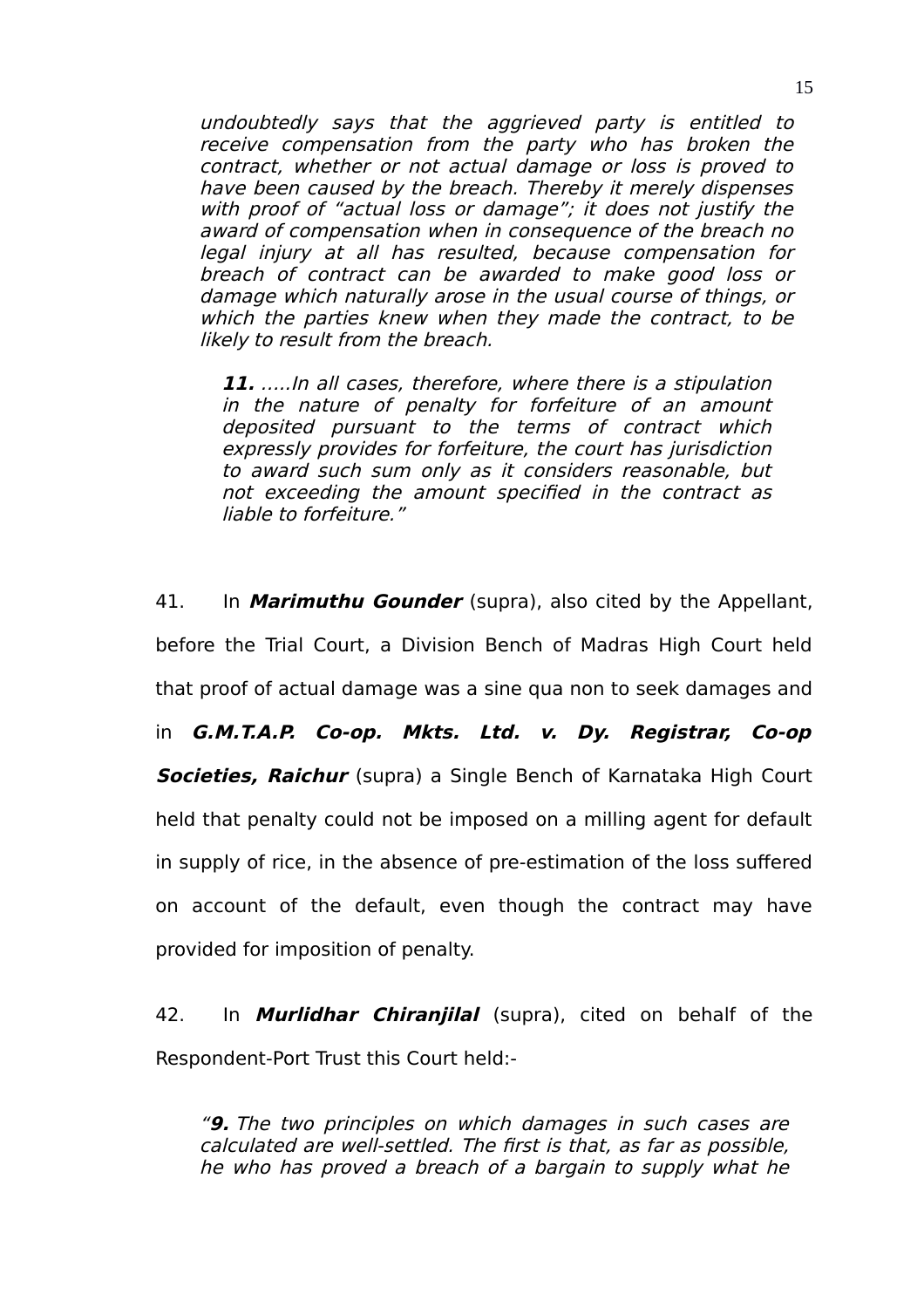contracted to get is to be placed, as far as money can do it, in as good a situation as if the contract had been performed; but this principle is qualified by a second, which imposes on a plaintiff the duty of taking all reasonable steps to mitigate the loss consequent on the breach, and debars him from claiming any part of the damage which is due to his neglect to take such steps: (British Westinghouse Electric and Manufacturing Company Limited v. Underground Electric Railways Company of London [(1912) AC 673, 689] ). These two principles also follow from the law as laid down in Section 73 read with the Explanation thereof. If therefore the contract was to be performed at Kanpur it was the respondent's duty to buy the goods in Kanpur and rail them to Calcutta on the date of the breach and if it suffered any damage thereby because of the rise in price on the date of the breach as compared to the contract price, it would be entitled to be re-imbursed for the loss. Even if the respondent did not actually buy them in the market at Kanpur on the date of breach it would be entitled to damages on proof of the rate for similar canvas prevalent in Kanpur on the date of breach, if that rate was above the contracted rate resulting in loss to it. But the respondent did not make any attempt to prove the rate for similar canvas prevalent in Kanpur on the date of breach. Therefore it would obviously be not entitled to any damages at all, for on this state of the evidence it could not be said that any damage naturally arose in the usual course of things."

### 43. In **State of Maharashtra and Anr. v. Digambar Balwant**

**Kulkarni** (supra), cited on behalf of the Respondent-Port Trust this Court held that a contract could not be rescinded after the expiry of the due date for the purpose thereof. Abandonment of the contract work after expiry of the due date for the purpose would amount to breach, giving rise to a claim for damages against the party in breach.

44. In **A.K.A.S. Jamal v. Moola Dawood Sons & Co.** (supra), the Privy Council held that a plaintiff who sues for damages owes the duty of taking all reasonable steps to mitigate the loss consequent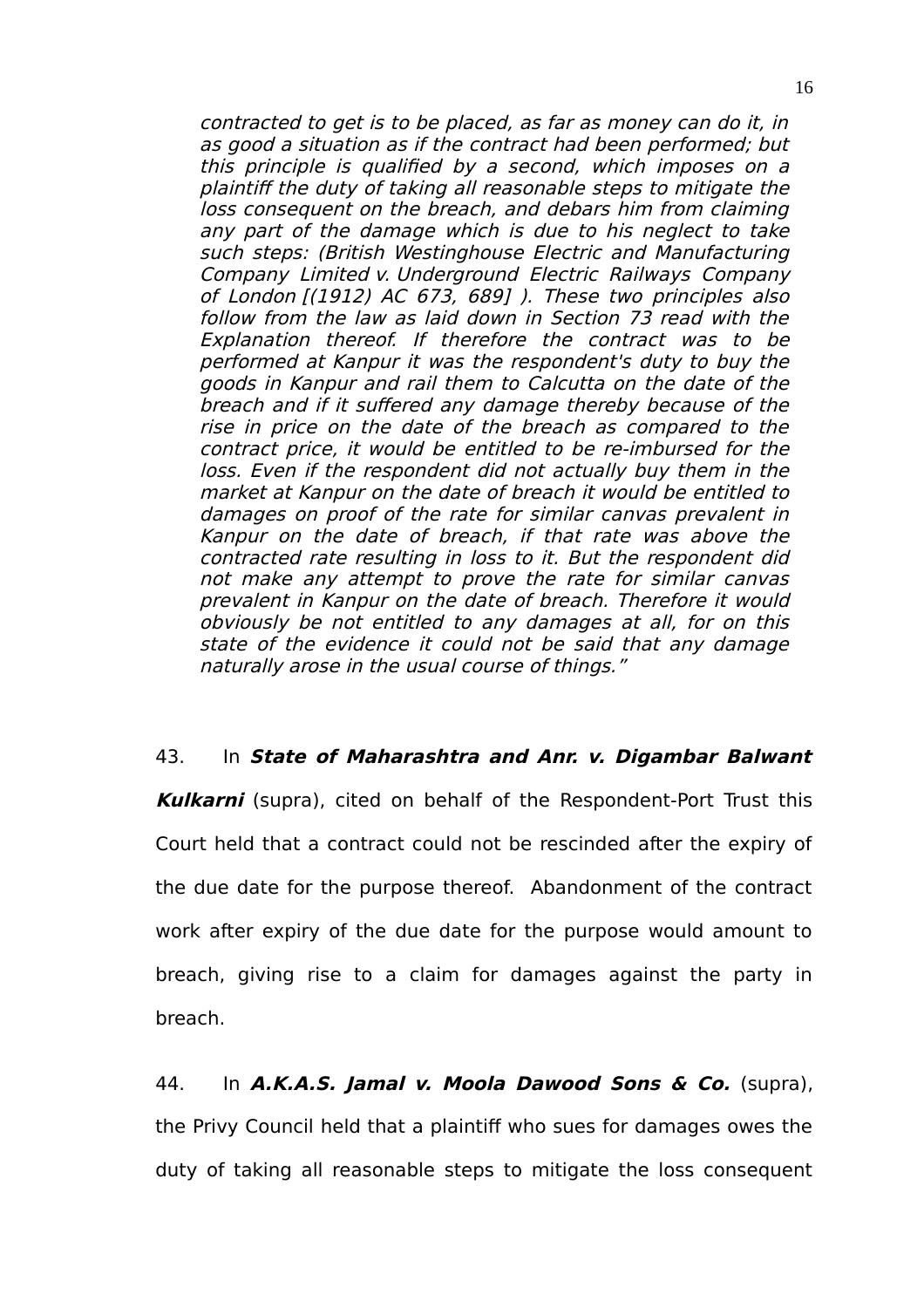upon the breach and cannot claim as damages any sum which is incurred due to his own neglect.

45. The High Court has dismissed the appeals filed by the Appellant, holding that the Trial Court had, on consideration of the entire evidence and materials available on record decreed the suit filed by the Respondent-Port Trust and dismissed the claim of the Appellant.

46. Observing that the main submission made on behalf of the respective parties before the High Court swirled around whether there was any concluded contract or not, the High Court noted the following judgments cited on behalf of the Appellant in this regard:-

- **(i) Visakhapatnam Port Trust, Visakhapatnam and Anr. v. Bihar Alloy Steels Ltd. And Ors. [9](#page-16-0)**
- **(ii) Raghunandhan Reddy v. The State of Hyderabad thr. The Secretary to Government Revenue Department [10](#page-16-1)**
- **(iii) Mahesh Transport Co. v. T. & D. Workers' Union [11](#page-16-2)**
- **(iv) M.V. Shankar Bhat and Anr. v. Claude Pinto since (D) by Lrs. and Ors. [12](#page-16-3)**
- **(v) Jawahar Lal Burman v. Union of India [13](#page-16-4)**
- **(iv) U.P. Rajkiya Nirman Nigam Ltd. v. Indure Pvt. Ltd. And Ors. [14](#page-16-5)**

<span id="page-16-2"></span><span id="page-16-1"></span><span id="page-16-0"></span>9. 1991 (1) A.L.T. 582 10. AIR 1963 AP 110 11. AIR 1974 SC 868 12. (2003) 4 SCC 86

<span id="page-16-5"></span><span id="page-16-4"></span><span id="page-16-3"></span><sup>14.</sup> AIR 1996 SC 1373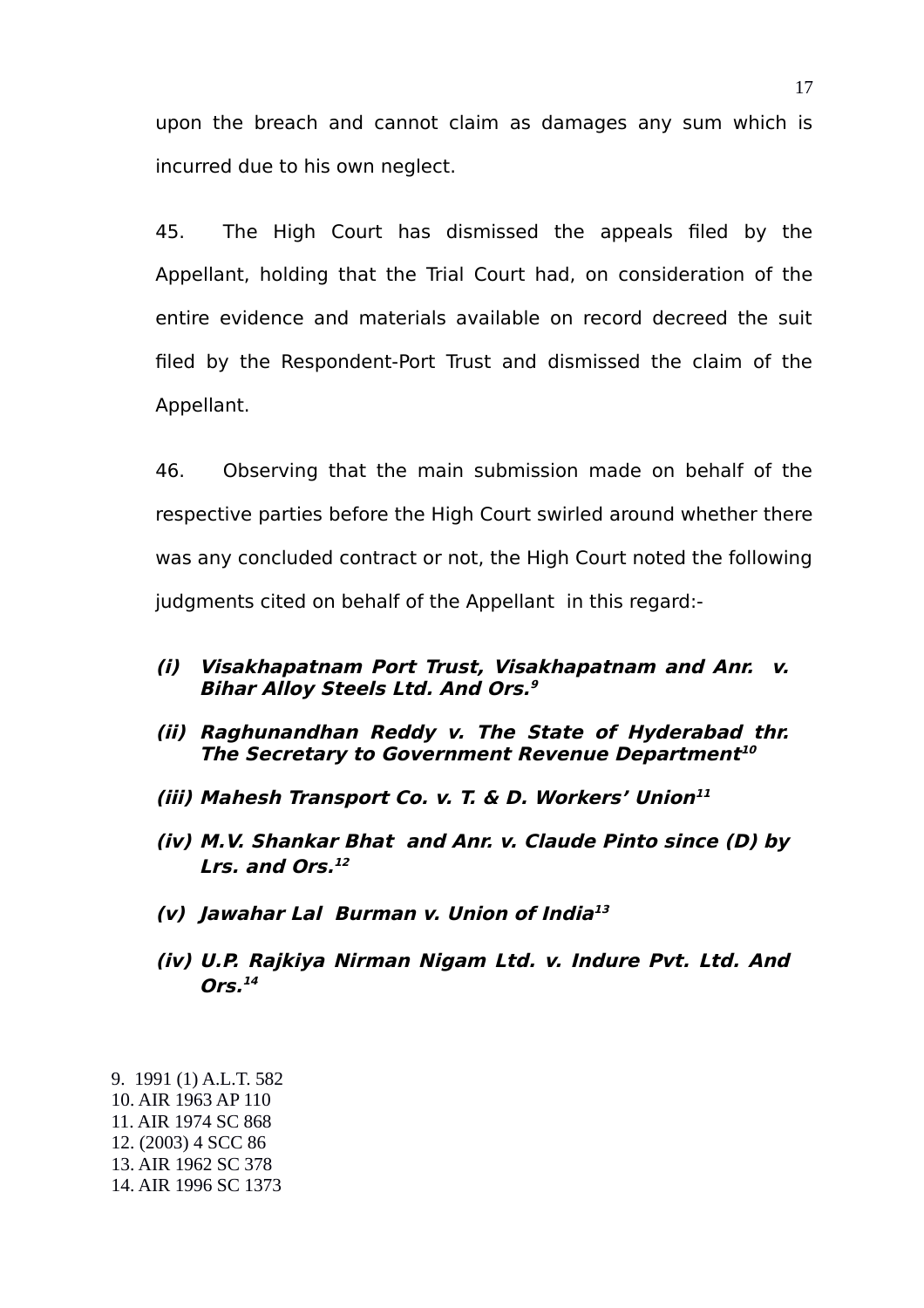47. In the judgment and order under appeal, the High Court has not discussed any of the judgments referred to above. The High Court simply recorded the contention of the Appellant that there was no previous approval of the Board of Trustees as contemplated under Section 34(1) of the Major Port Trusts Act, 1963, and therefore, no enforceable contract.

# 48. In **Visakhapatnam Port Trust, Visakhapatnam and Anr.**

**v. Bihar Alloy Steels Ltd. and Ors.** (supra) a Division Bench of the High Court held:

"**17.** In the instant case the provisions of S. 34 prescribe the manner in which a contract is to be made on behalf of the Board of Trustees and further sub-section (3) contains <sup>a</sup> prohibition that a contract not made in accordance with the earlier portions of Section shall not be binding on the Board. It has been held by the Supreme Court in its decision reported in H.S. Rokhy v. New Delhi Municipality AIR 1962 SC 554 that the effect of such a prohibition as is contained in sub-sec. (3) of S. 34 renders the contract itself void and unenforceable. In that case the controversy was about estoppel against New Delhi Municipal Corporation which was governed by the Punjab Municipal Act, 1911, which contains a similar provision viz., S. 47."

49. In **Visakhapatnam Port Trust, Visakhapatnam and Anr. v. Bihar Alloy Steels Ltd. and Ors.** (supra) this Court held that the promise as contained in the letter of Traffic Manager to lease an area of port trust was void and unenforceable against the Board of Trustees, there being no contract made in accordance with Section 34 of the Major Port Trusts Act.

# 50. In **Raghunandhan Reddy v. The State of Hyderabad thr.**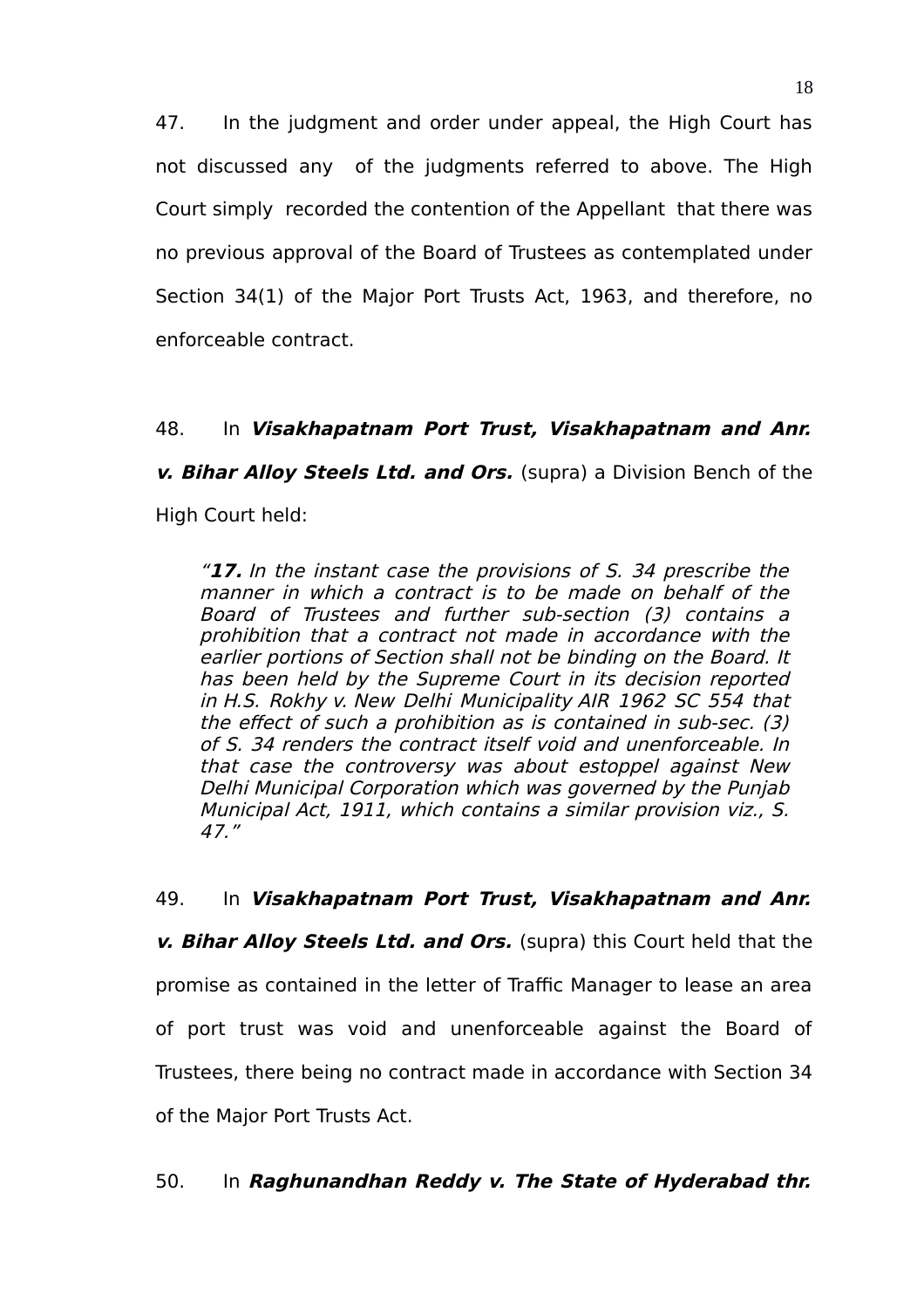**The Secretary to Government Revenue Department** (supra), a

Division Bench of the High Court held:

"8. It is a well-established principle of law that only when an offer is accepted that the contract is concluded and binds the parties. It is equally well-settled that before an offer is accepted, the offerer can withdraw his offer, but if the acceptance is conditional or is not final, then there is no concluded contract."

51. The judgment of this Court in **Mahesh Transport Co. v. Transport and Dock Workers' Union** (supra), which relates to the validity and propriety of the reference of an industrial dispute under Section 10(1) of the Industrial Disputes Act, 1947, apparently has no relevance to the issues involved in this case. In **M.V. Shankar Bhat and Anr. v. Claude Pinto since (D) by Lrs. and Ors.** (supra), this Court held that an agreement which was subject to ratification by heirs under a will who were not parties to the agreement did not create a conclusive contract. The relevance of the judgment is unexplained.

# 52. In **U.P. Rajkiya Nirman Nigam Ltd. v. Indure Pvt. Ltd.**

And Ors. (supra) this Court held that a contract by a Government Notification is not binding unless it is executed in accordance with its Articles of Association.

53. The High Court found that there was no dispute that tenders had been called for and that it was the case of the Respondent Port Trust that the offer of the Appellant had in fact been accepted and purchase order issued on 31<sup>st</sup> October, 1990 under registered Post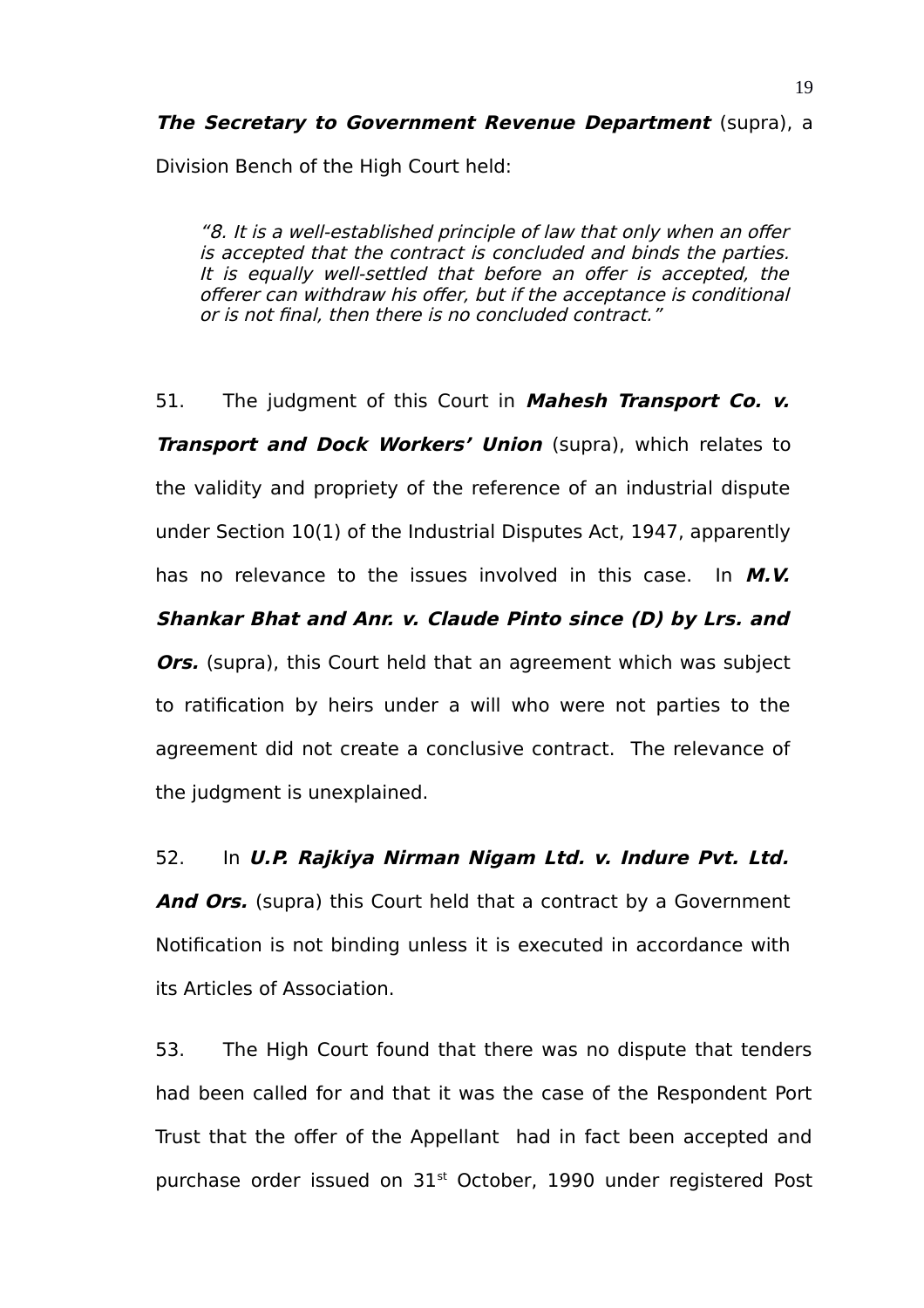that had been acknowledged but refused by the Appellant. The High Court also recorded the contention of the Appellant that in the absence of previous approval from the Board of Trustees of the Respondent-Port Trust, under the proviso to Section 34(1) of the Major Port Trust Act 1963, there could be no enforceable contract. Even though the High Court referred to the submission of the Appellant that the letter of intent was subject to ratification by the Board and and the only witness of the Respondent-Port Trust had admitted that no contract had been concluded, the High Court did not deal with the same. The High Court observed:

"….The main reliance placed by the Visakhapatnam Port Trust under Clause 16 of the tender conditions in Ex.A.1, was that in the event of non-supply of the material, the Port Trust has right to cancel the contract itself whereas the case of the Company was that there was no contract at all. Therefore, one has to see whether there was really any concluded or enforceable contract before one could blame the other. There has been a quite re-assertion through the evidence on behalf of the Port Trust by P.W.1. There is a reference to a mention in Ex.A.8 as to the ratification by the Board, which according to the M/s Padia Timber Company Pvt. Ltd., nothing is forthcoming. Further, P.W.1 during his cross-examination, stated that it is true that the contract was not concluded. However, that itself cannot be a reflection on the nature of intent, which could follow the facts and circumstances in the documents, which are staring at. It is to be seen that even according to the M/s Padia Timber Company Pvt. Ltd., and as per its letter dated 27.11.1990 ex.A.10, the M/s Padia Timber Company Pvt., Ltd., admitted about the receipt of the letter dated 29.10.1990 and the acceptance of tender which is valid for three months. Therefore, having regard to the letter in Ex.A.10 mentioning about the acceptance of the tender on 29.10.1990, it is not open to the M/s Padia Timber Company Pvt. Ltd., to fall back and say that there was no acceptance at all nor there was any concluded contract. The Court below was rightly held that the tender of the defendant was duly accepted on 29.10.1990 which was followed by the purchaser order on 31.10.1990 and that itself is more enough to show that there was concluded and enforceable contract. Thus,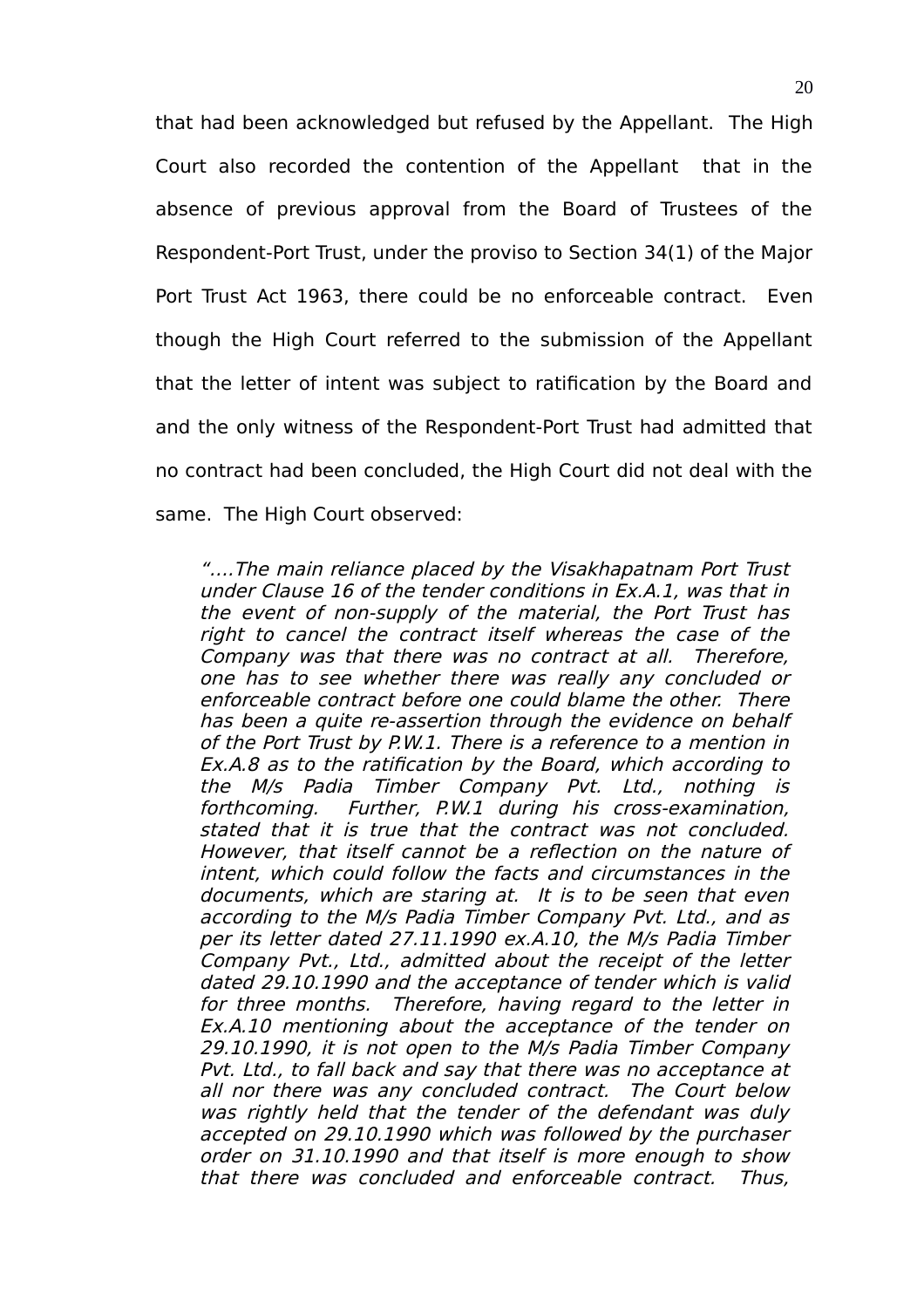nothing lies in the mouth of the M/s Padia Timber Company Pvt. Ltd., to say that there was no concluded contract. Further, having regard to facts and circumstances and admittedly there being no steps at all in terms of such acceptance, the breach squarely falls only on the M/s Padia Timber Company Pvt. Ltd. and therefore, the Visakhapatnam Port Trust has rightly forfeited the amount and the Court below was rightly held that the said plaintiff namely the Visakhapatnam Port Trust is entitled for the amounts as claimed. Following the same and consequently to the said findings which go to the very root of the case itself, the claim as made by the M/s Padia Timber Company Pvt. Ltd., for refund in the other suit also squarely falls to ground with the self-same reasons. Hence, we do not find any merits in these appeals..."

54. With the greatest of respect, the High Court has cursorily dealt with the contentions of the Appellant and has not even discussed the cases that had been cited on behalf of the Appellant.

55. The Trial Court relied on Section 4 of the Contract Act, but completely overlooked Section 7. Section 7 of the Indian Contract Act, 1872 is set out hereinbelow for convenience:-

"**7. Acceptance must be absolute.**—In order to convert <sup>a</sup> proposal into a promise the acceptance must— —In order to convert a proposal into a promise the acceptance must—" (1) be absolute and unqualified;

(2) be expressed in some usual and reasonable manner, unless the proposal prescribes the manner in which it is to be accepted. If the proposal prescribes a manner in which it is to be accepted, and the acceptance is not made in such manner, the proposer may, within <sup>a</sup> reasonable time after the acceptance is communicated to him, insist that his proposal shall be accepted in the prescribed manner, and not otherwise; but, if he fails to do so, he accepts the acceptance."

56. It is a cardinal principle of the law of contract that the offer

and acceptance of an offer must be absolute. It can give no room for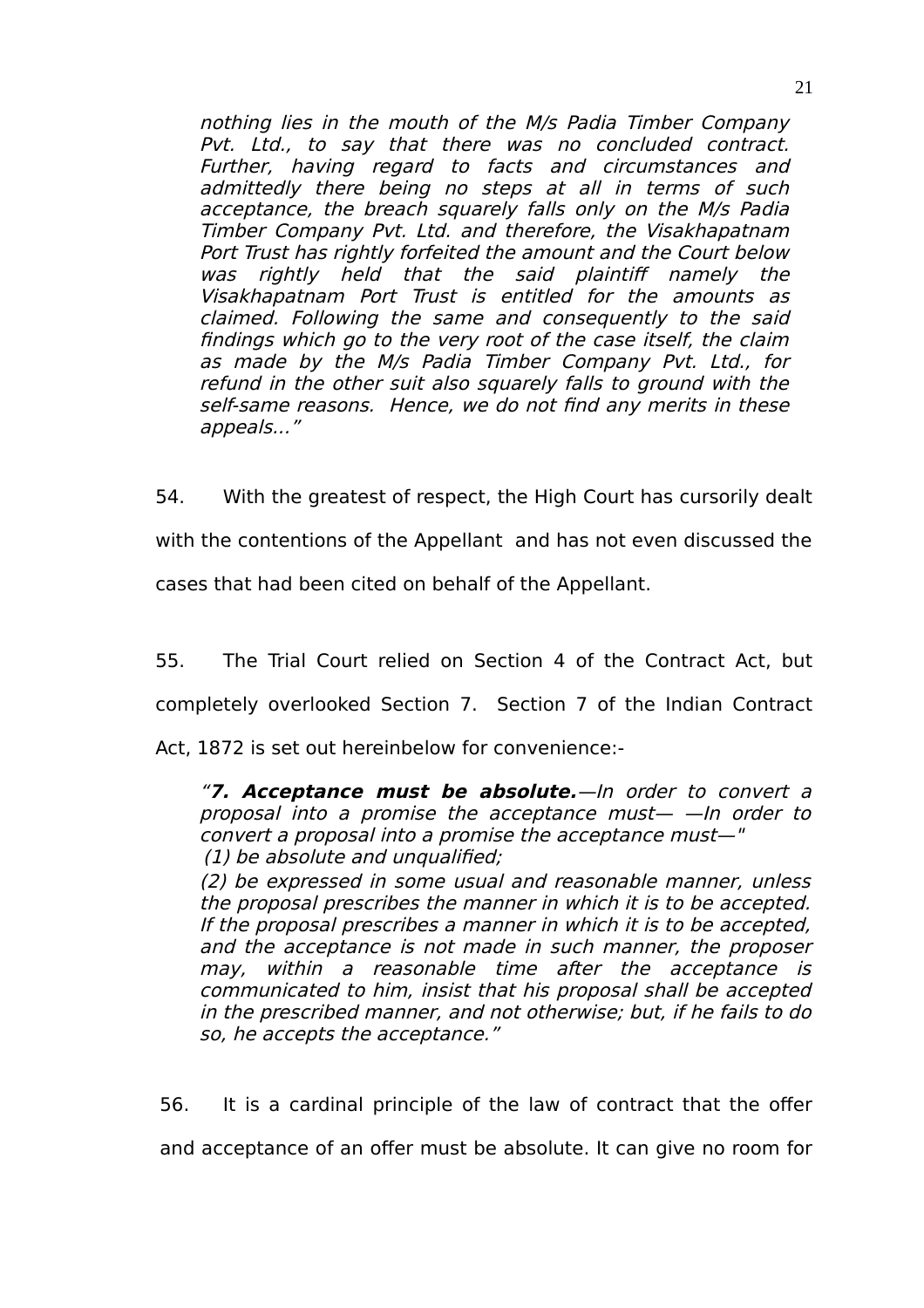doubt. The offer and acceptance must be based or founded on three components, that is, certainty, commitment and communication. However, when the acceptor puts in a new condition while accepting the contract already signed by the proposer, the contract is not complete until the proposer accepts that condition, as held by this Court in **Haridwar Singh v. Bagun Sumbrui and Ors. [15](#page-21-0)** An acceptance with a variation is no acceptance. It is, in effect and substance, simply a counter proposal which must be accepted fully by the original proposer, before a contract is made.

57. In **Union of India v. Bhim Sen Walaiti Ram[16](#page-21-1)** , a three-Judge Bench of this Court held that acceptance of an offer may be either absolute or conditional. If the acceptance is conditional, offer can be withdrawn at any moment until absolute acceptance has taken place.

58. In **Jawahar Lal Burman v. Union of India** (supra), referred to by the High Court, this Court held that under Section 7 of the Contract Act acceptance of the offer must be absolute and unqualified and it cannot be conditional. However, in the facts and circumstances of that case, on a reading of the letter of acceptance as a whole, the Appellant's argument that the letter was intended to make a substantial variation in the contract, by making the deposit of security a condition precedent instead of a condition

<span id="page-21-1"></span><span id="page-21-0"></span>15 AIR 1972 SC 1242 16 (1969) 3 SCC 146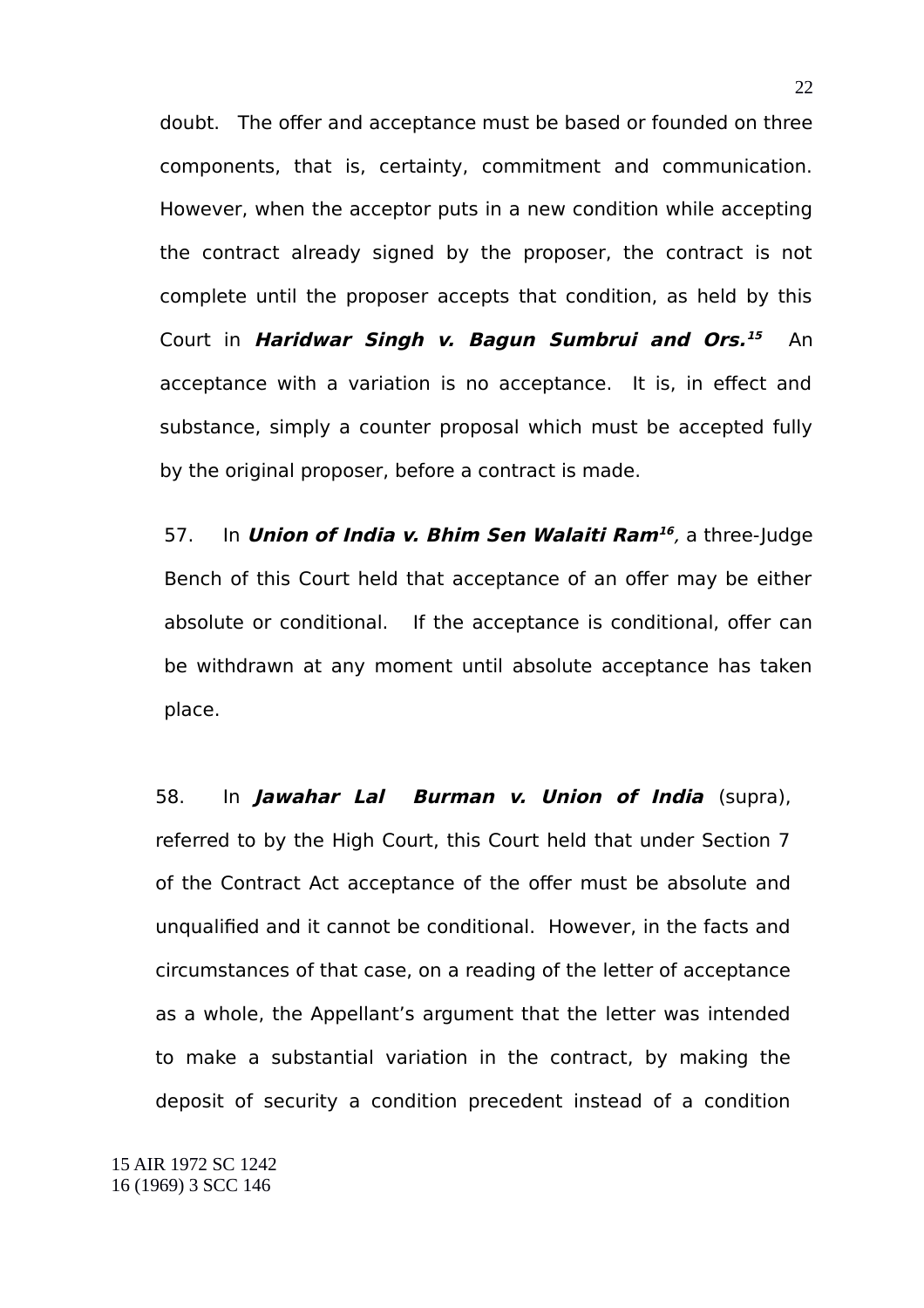subsequent, was not accepted.

59. The High Court also overlooked Section 7 of the Contract Act. Both the Trial Court and the High Court over-looked the main point that, in the response to the tender floated by the Respondent-Port Trust, the Appellant had submitted its offer conditionally subject to inspection being held at the Depot of the Appellant. This condition was not accepted by the Respondent-Port Trust unconditionally. The Respondent-Port Trust agreed to inspection at the Depot of the Appellant, but imposed a further condition that the goods would be finally inspected at the showroom of the Respondent-Port Trust. This Condition was not accepted by the Appellant. It could not, therefore, be said that there was a concluded contract. There being no concluded contract, there could be no question of any breach on the part of the Appellant or of damages or any risk purchase at the cost of the Appellant. The earnest deposit of the Appellant is liable to be refunded.

60. Since we hold that the Appellant was neither in breach nor liable to damages, it is not necessary for us to examine the questions of whether the compensation and/or damages claimed by the Respondent Port Trust was reasonable or excessive, whether claim for damages could only be maintained subject to proof of the actual damages suffered, and whether the Respondent Port Trust had taken steps to mitigate losses. We also need not embark upon the academic exercise of deciding whether prior approval of the Board of